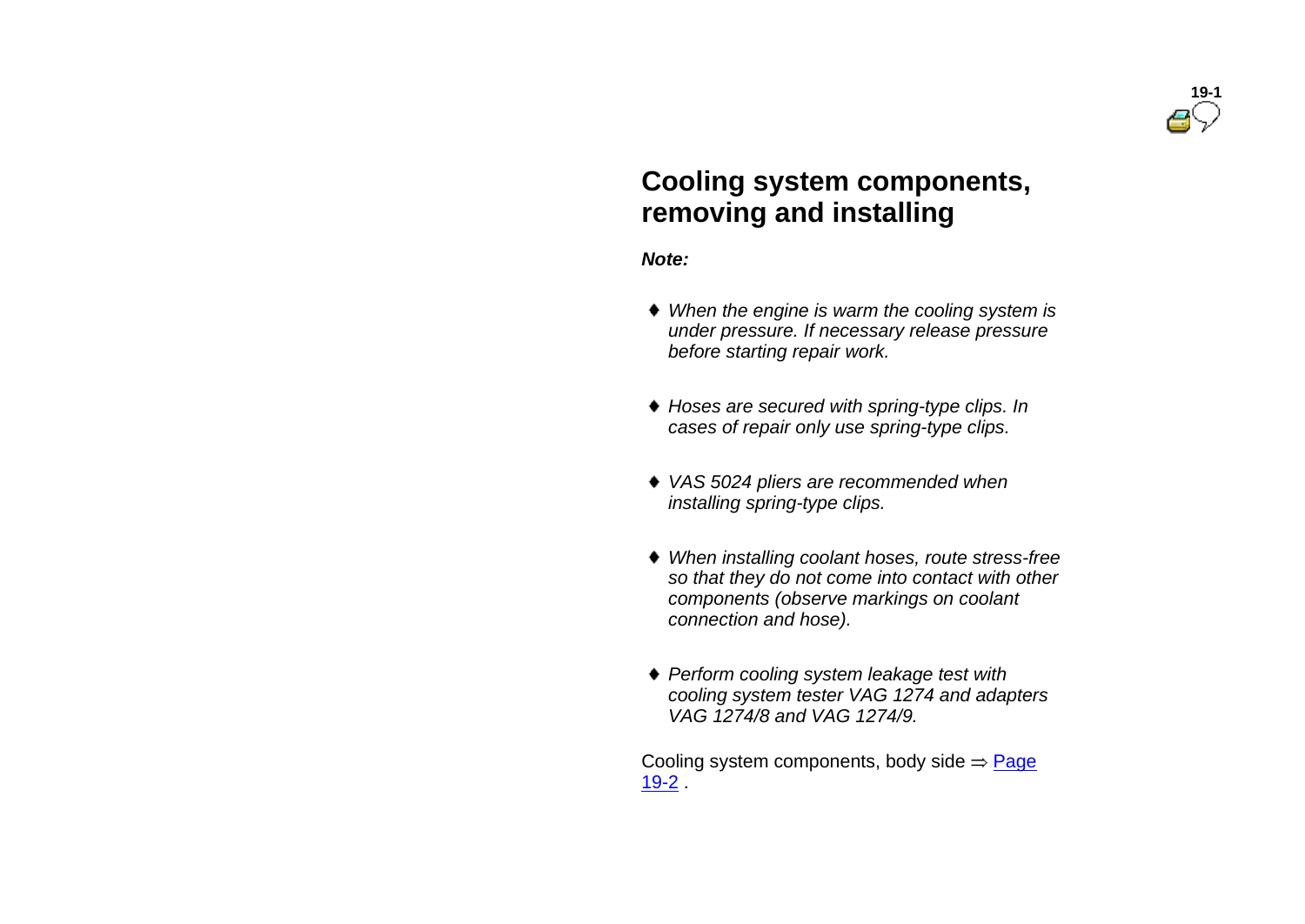Cooling system components, engine side  $\Rightarrow$   $\Rightarrow$ Page 19-6

Coolant hose connection diagram  $\Rightarrow$  Page 19- $17$ 

Draining and filling with coolant  $\Rightarrow$  Page 19-18.

Coolant mixture ratios  $=$  Page 19-18.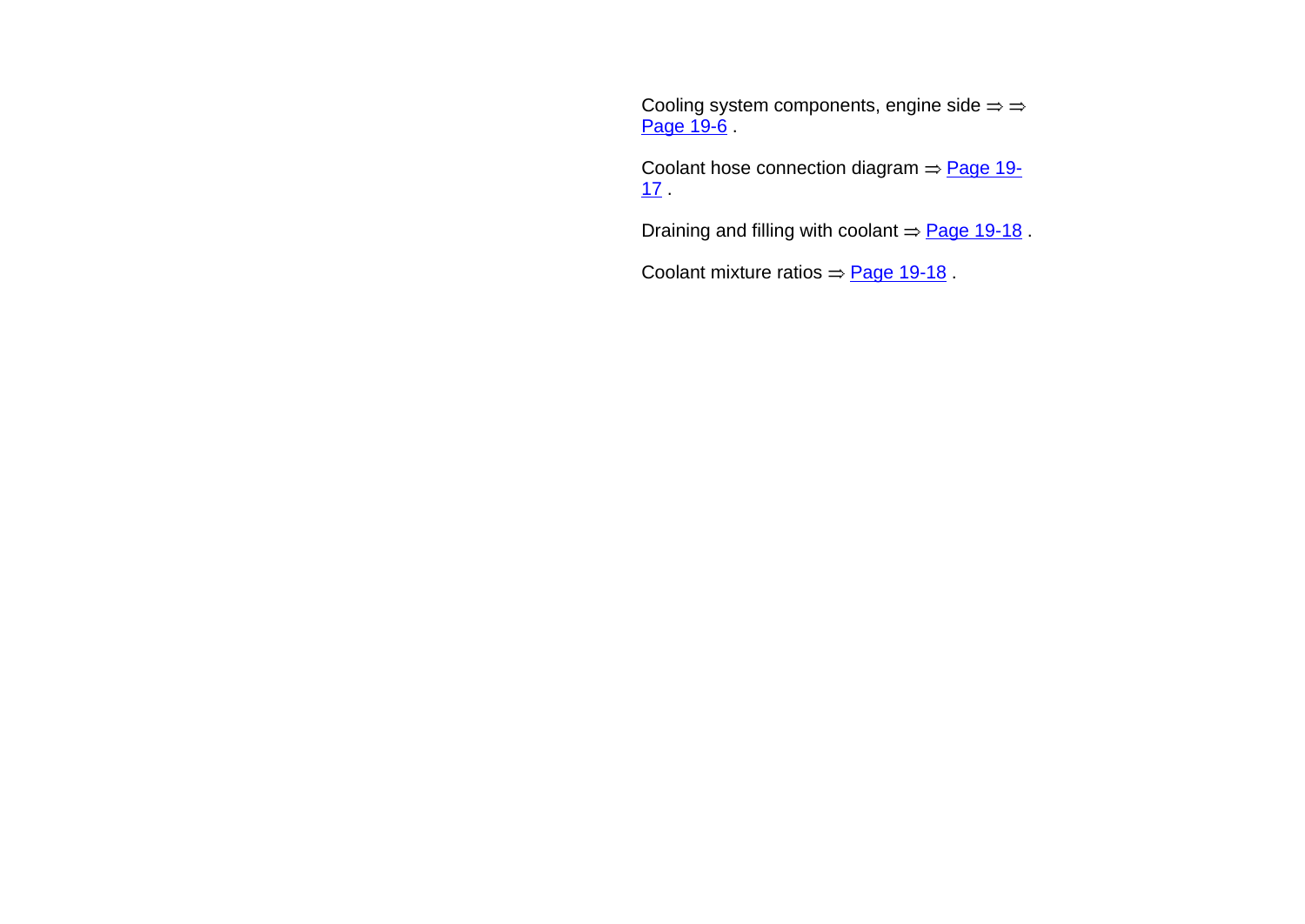



# **Cooling system components, body side**

## **1 - Radiator**

- Removing and installing  $\Rightarrow$  Page 19-23
- After replacing radiator, replace engine coolant
- With ATF cooler on vehicles with automatic transmission

*Repair Manual, 5 Spd. Automatic Transmission 01V, Repair Group 37*

Cleaning ATF cooler:

*Repair Manual, 5 Spd. Automatic Transmission 01V, Repair Group 37*

- **2 - Securing clip**
- **3 - Securing rubber**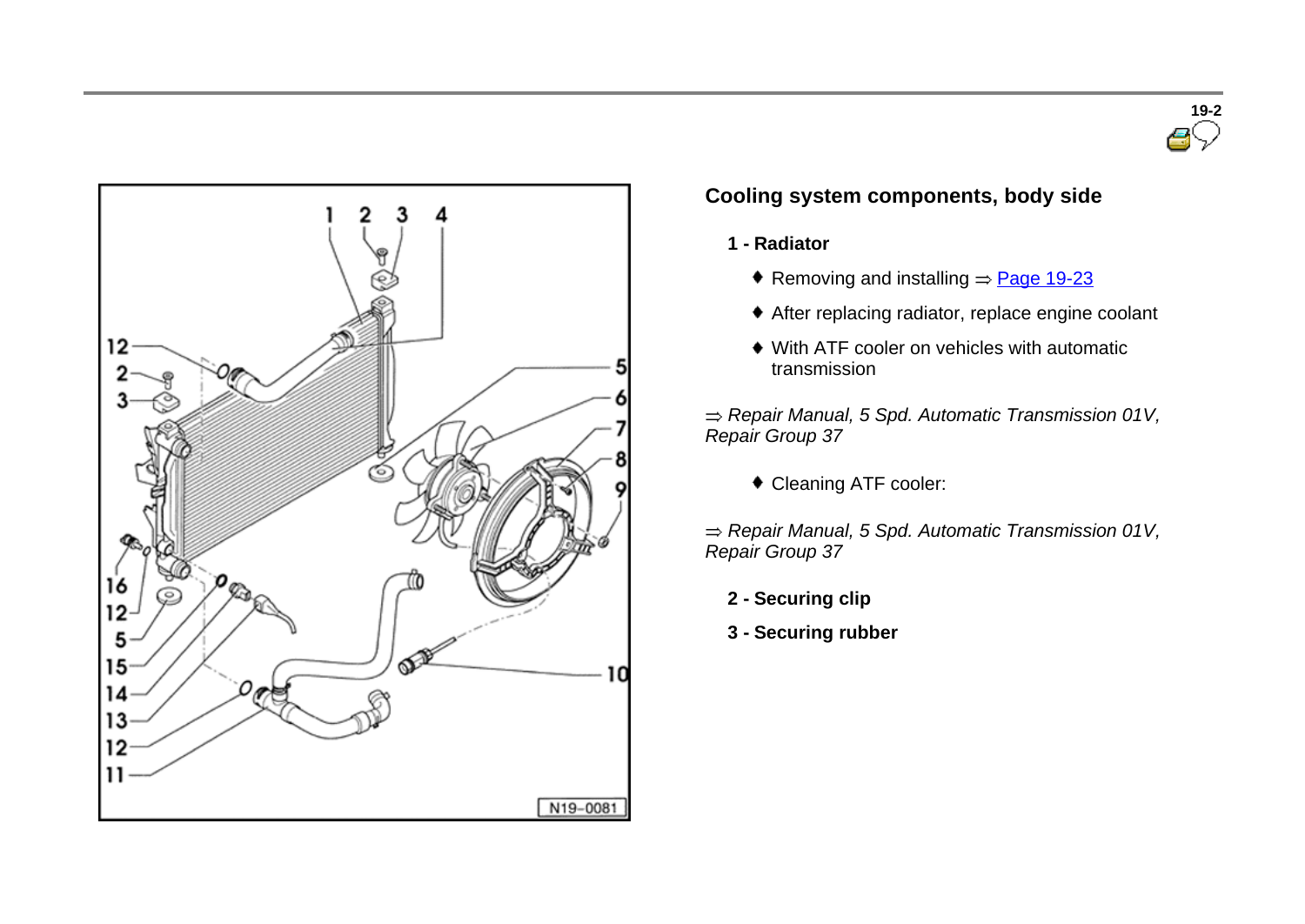



## **4 - Upper coolant hose**

- ◆ Secured to radiator with retaining clip
- Ensure securely seated
- $\bullet$  Coolant hose connection diagram  $\Rightarrow$  Page 19-17
- **5 - Rubber washer**
- **6 - Radiator fan -V7-**
	- Electric fan as optional extra
- **7 - Fan ring**
	- Clipped into air ducting and secured with securing bolt (item 8 )
- **8 - Locking bolt**
- **9 - 10 Nm**
- **10 - 2-pin connector**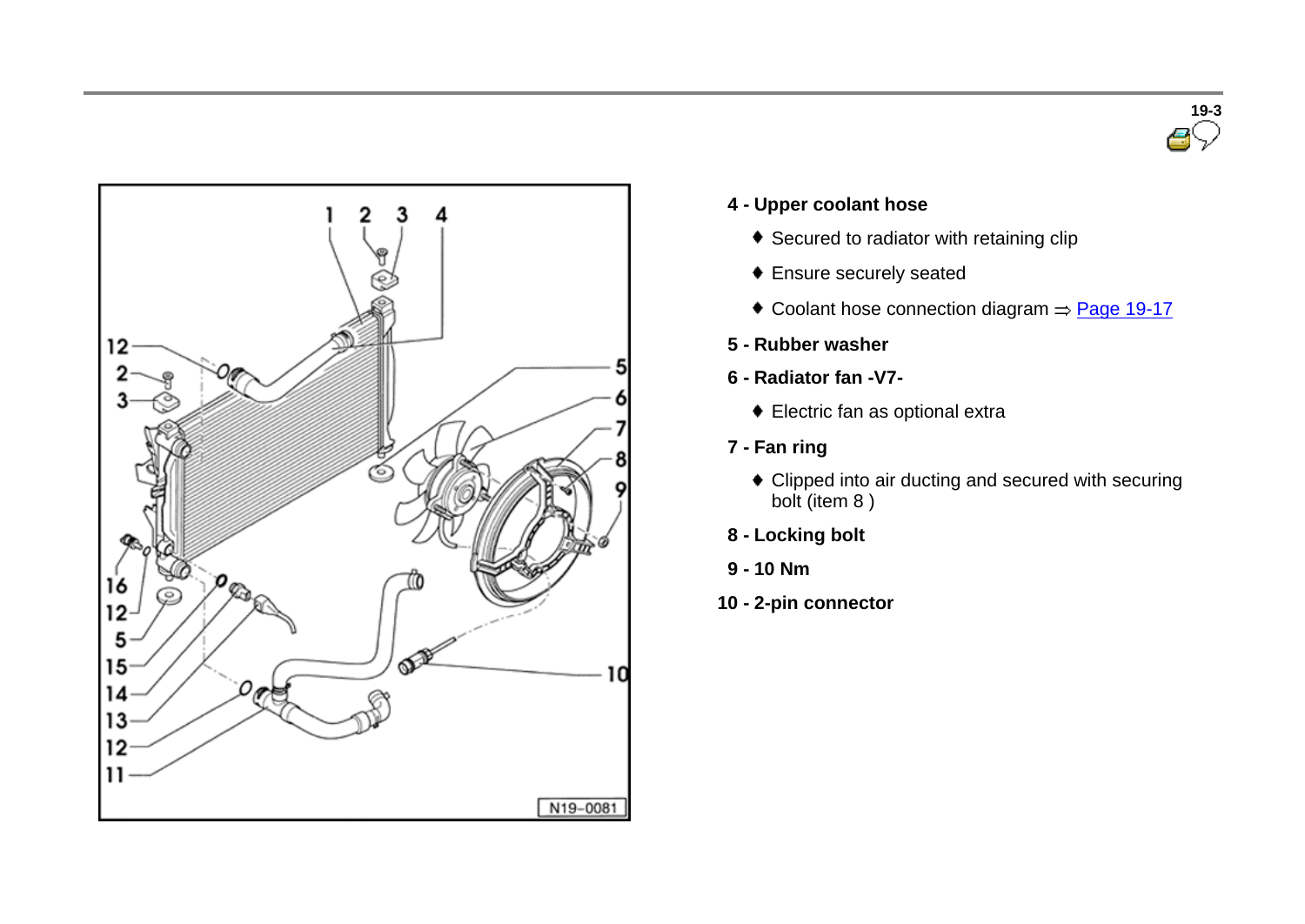



## **11 - Lower coolant hose**

- ◆ Secured to radiator with retaining clip
- Ensure securely seated
- $\bullet$  Coolant hose connection diagram  $=$  Page 19-17
- **12 - O-ring**
	- ◆ Replace if damaged
- **13 - Connector**
	- ◆ Black, 3-pin
	- ◆ For radiator fan thermo switch
- **14 - Radiator fan thermo switch -F18-, 35 Nm**
	- ◆ For electric fan
	- Switching temperatures:

Stage 1 on: 92 to 97 $\degree$  C

- Stage 1 off: 84 to 91 $\degree$  C
- Stage 2 on: 99 to 105°C
- Stage 2 off: 91 to 98 $\degree$  C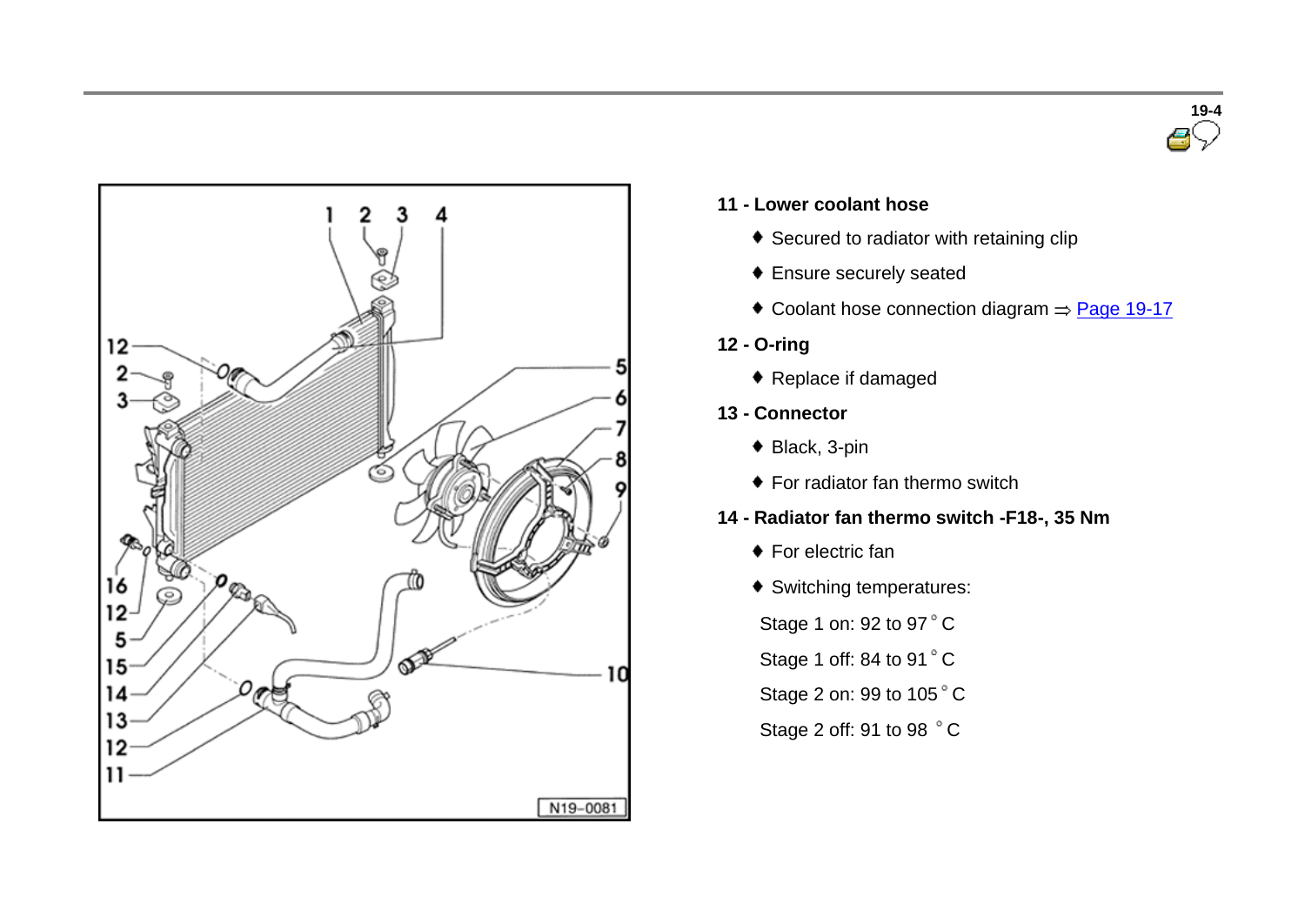



- **15 - Seal**
	- Always replace
- **16 - Drain screw, 10 Nm**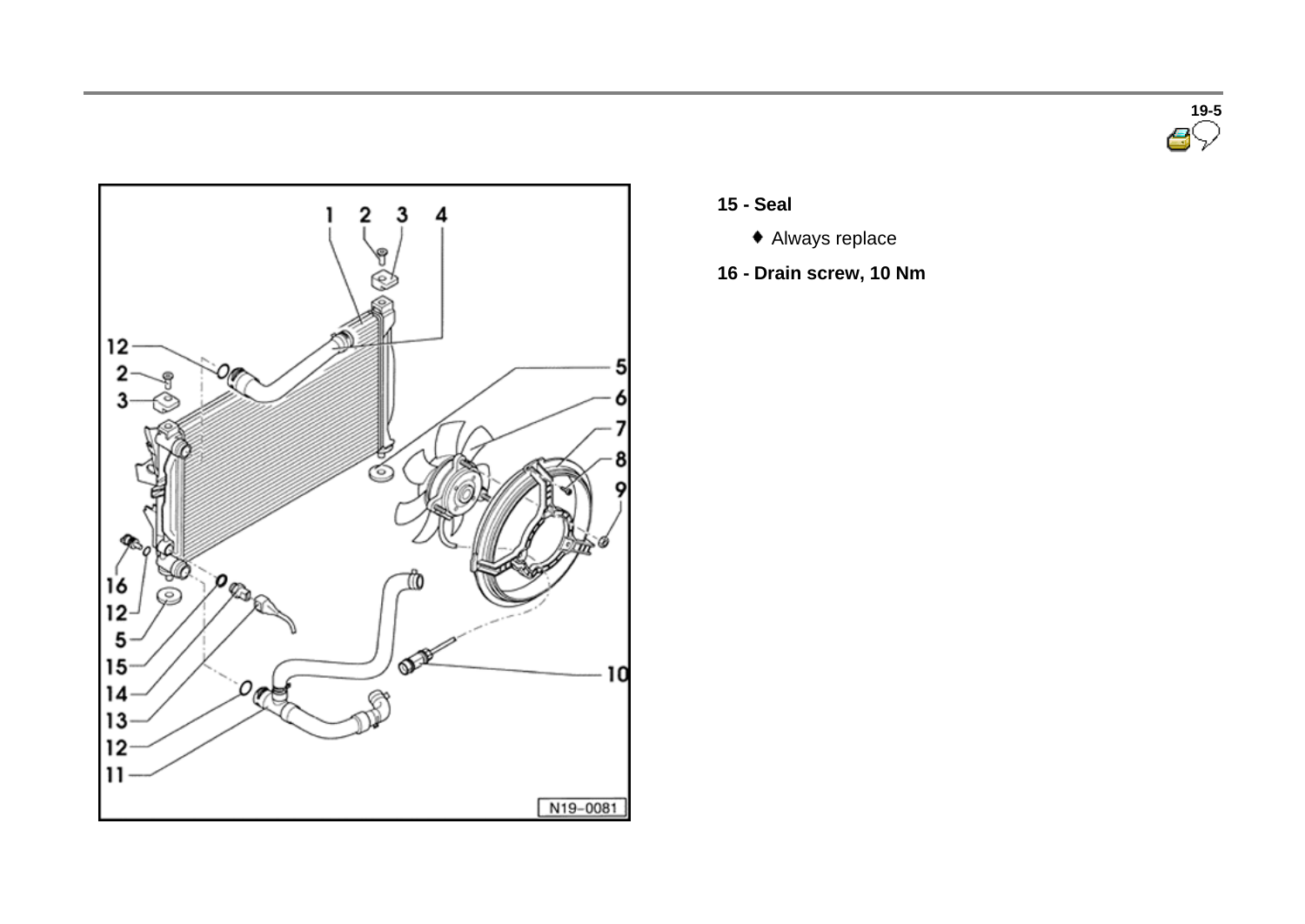



# **Cooling system components, engine side**

- **1 - 20 Nm**
- **2 - Toothed belt guard - lower part**
- **3 - O-ring**
	- Always replace
- **4 - Coolant pump**
	- Check for ease of movement
	- Removing and installing coolant pump and compact bracket  $=$  Page 19-11
	- $\bullet$  Disassembling and assembling  $\Rightarrow$  Page 19-15
- **5 - Oil cooler**
	- Removing and installing  $\Rightarrow$  Page 17-4, item 13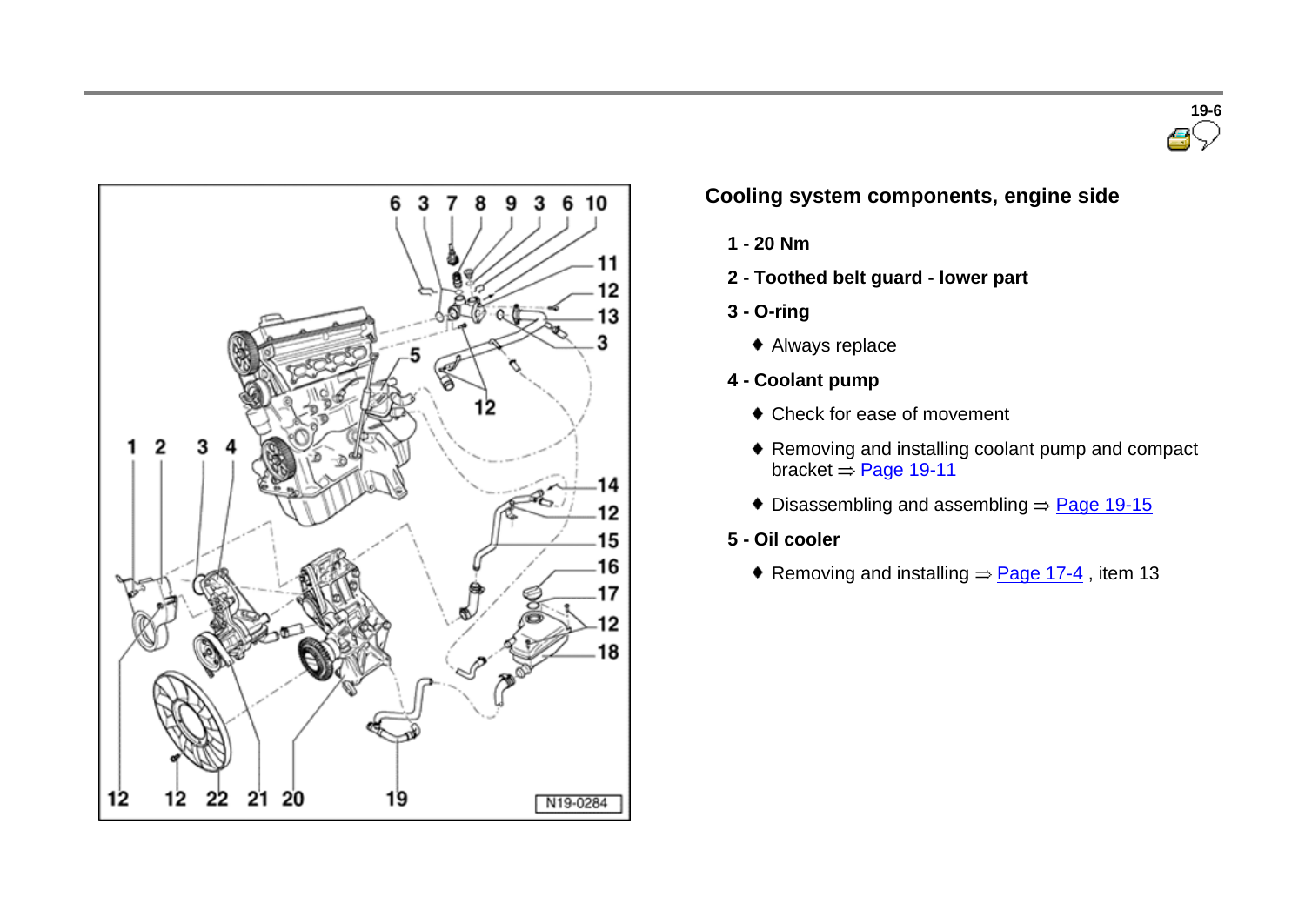



- **6 - Retaining clip**
	- Ensure seated securely
- **7 - Connector**
	- $4$ -pin
	- Wiring chamber 1 and wiring chamber 3 for -G62-
- **8 - Engine Coolant Temperature sensor -G62-**
	- With Engine Coolant Temperature gauge sensor G2-
	- For engine control module
	- $\bullet$  If necessary, release pressure in cooling system before removing
	- Checking:

*Repair Manual, 1.8 Liter 4-Cyl. 5V Turbo Fuel Injection & Ignition, Repair Group 01*

**9 - Plug**

## **10 - To heat exchanger**

 $\bullet$  Coolant hose connection diagram  $=$  Page 19-17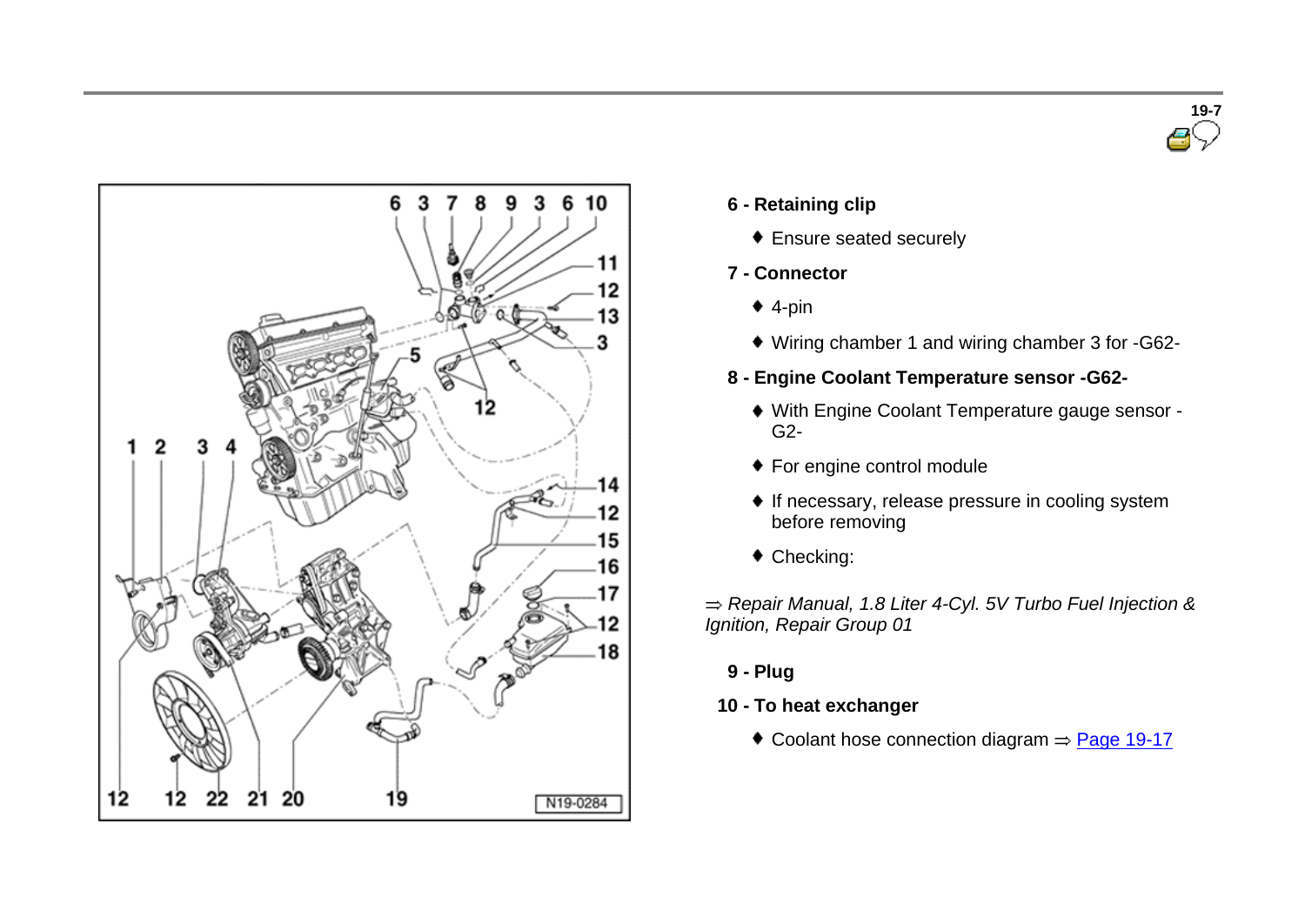



- **11 - Connection**
- **12 - 10 Nm**
- **13 - Upper coolant pipe**
	- ◆ Secured to intake manifold
	- $\bullet$  Coolant hose connection diagram  $\Rightarrow$  Page 19-17
- **14 - From heat exchanger**
	- $\bullet$  Coolant hose connection diagram  $\Rightarrow$  Page 19-17
- **15 - Lower coolant line**
	- ◆ Secured to oil filter bracket
	- $\bullet$  Coolant hose connection diagram  $\Rightarrow$  Page 19-17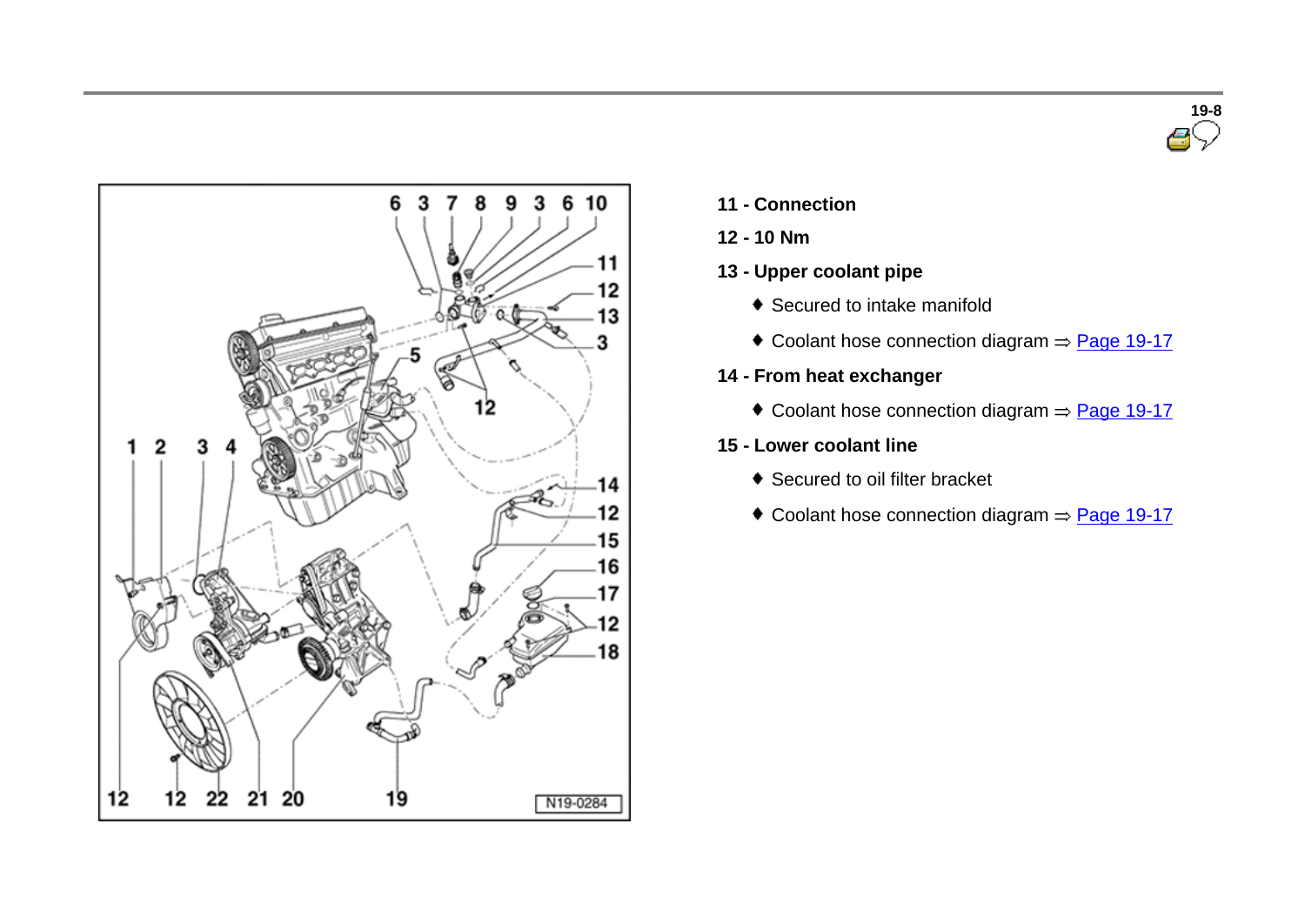



## **16 - Cap**

- Check with cooling system tester VAG 1274 and adapter VAG 1274/9
- Test pressure: 1.4 to 1.6 bar
- **17 - O-ring**
	- ◆ Replace if damaged
- **18 - Expansion tank**
	- Leak test cooling system with cooling system tester VAG 1274 and adapter VAG1274/8
- **19 - Lower coolant hose**
	- ◆ From bottom of radiator
	- $\bullet$  Coolant hose connection diagram  $\Rightarrow$  Page 19-17
	- ◆ Secured to radiator with retaining clip
	- Make sure securely seated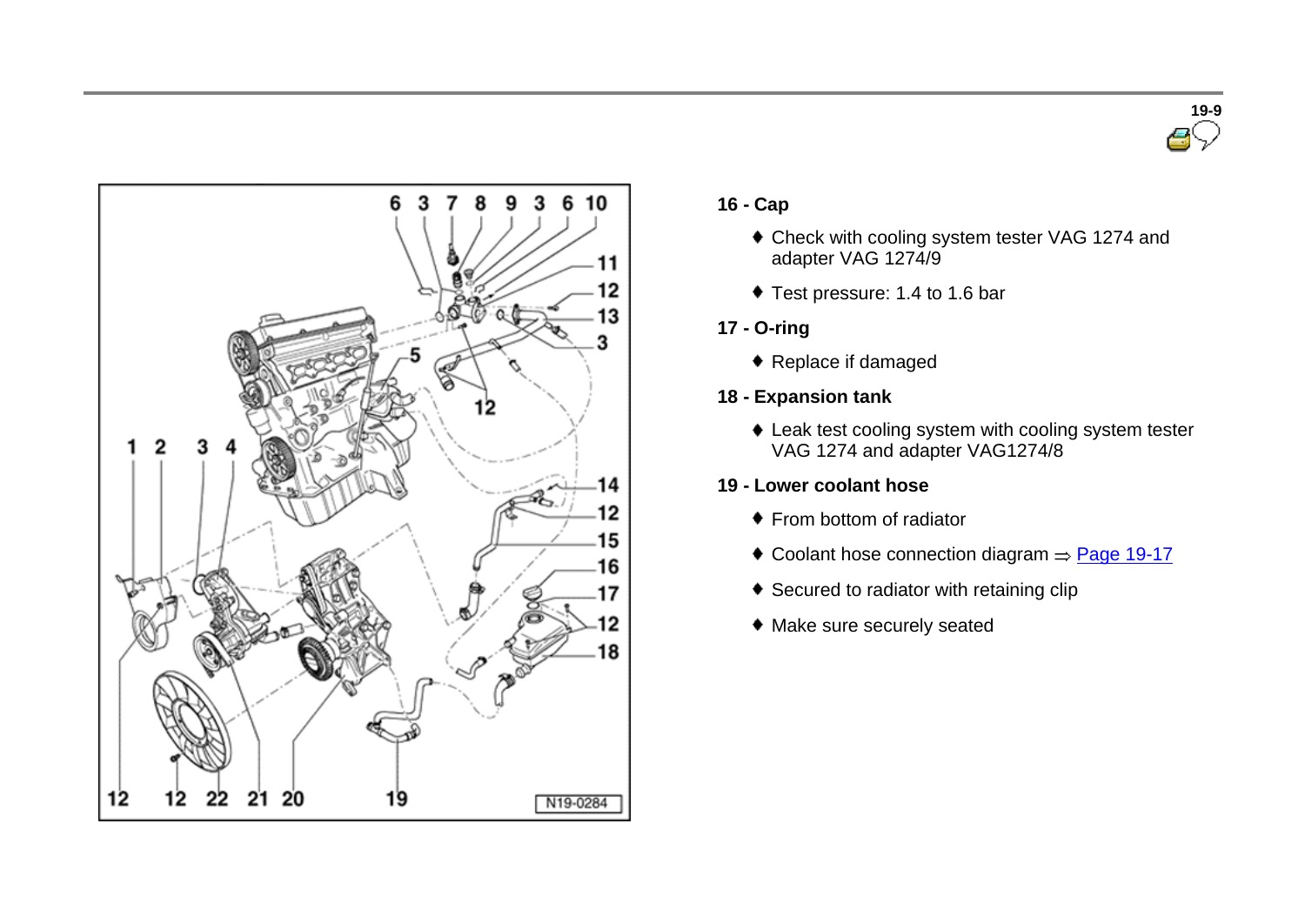



## **20 - Compact bracket**

- For tensioning viscous fan coupling, Generator and power steering pump
- Removing and installing  $\Rightarrow$  Page 19-11
- **21 - V-belt**
	- Removing and installing  $\Rightarrow$  Page 19-32
	- Removing and installing coolant pump and compact bracket  $\Rightarrow$  Page 19-11
- **22 - Radiator fan**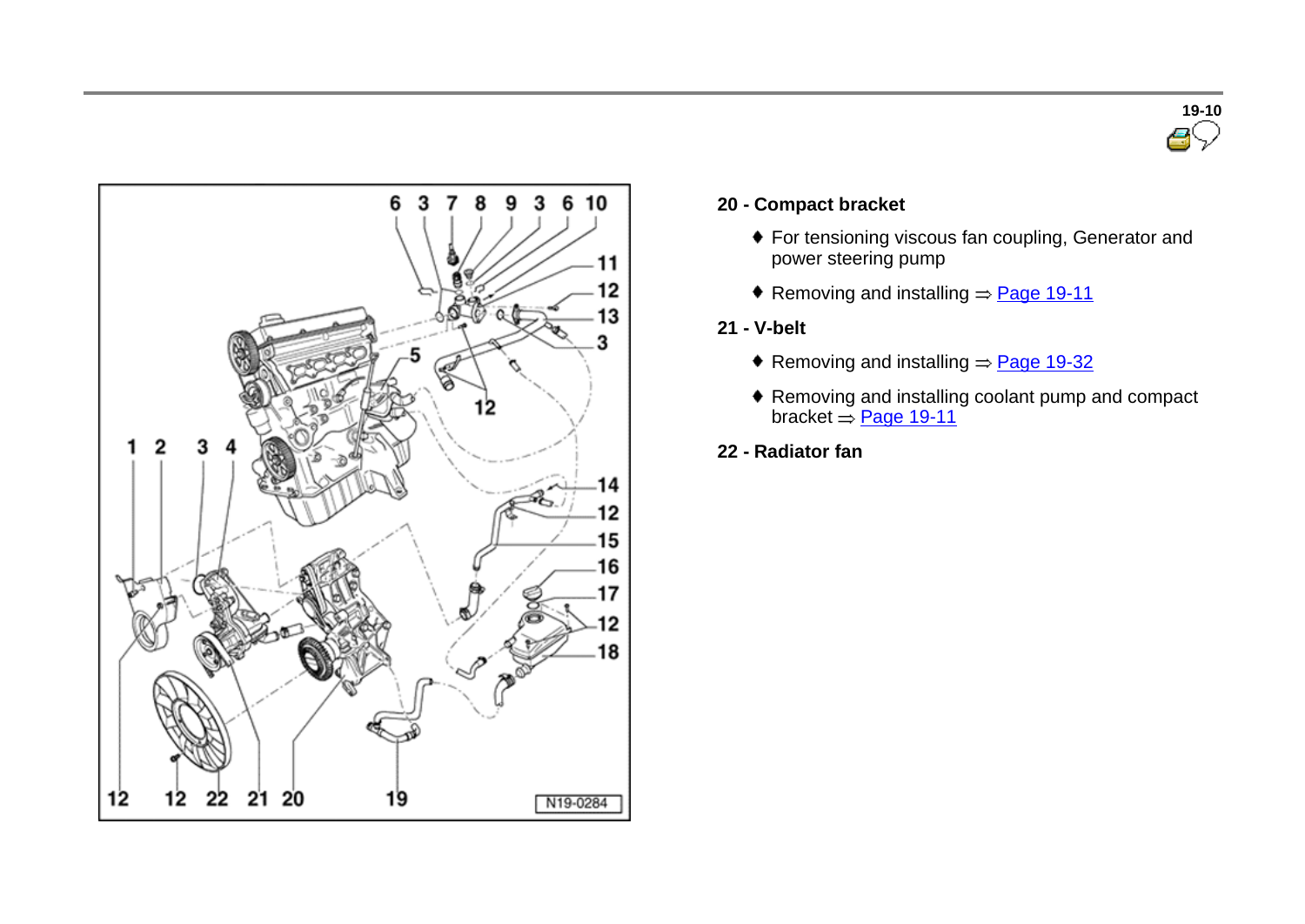



 **Coolant pump and compact bracket, removing and installing**

- **1 - 20 Nm**
- **2 - Toothed belt guard - lower part**
- **3 - 25 Nm**
- **4 - Ribbed belt tensioner**
	- Removing and installing ribbed belts  $\Rightarrow$  Page 13-14
- **5 - O-ring**
	- Always replace
- **6 - Coolant pump**
	- Check for ease of movement
	- $\blacklozenge$  Disassembling and assembling  $\Rightarrow$  Page 19-15
	- ◆ Bolted to cylinder block together with compact bracket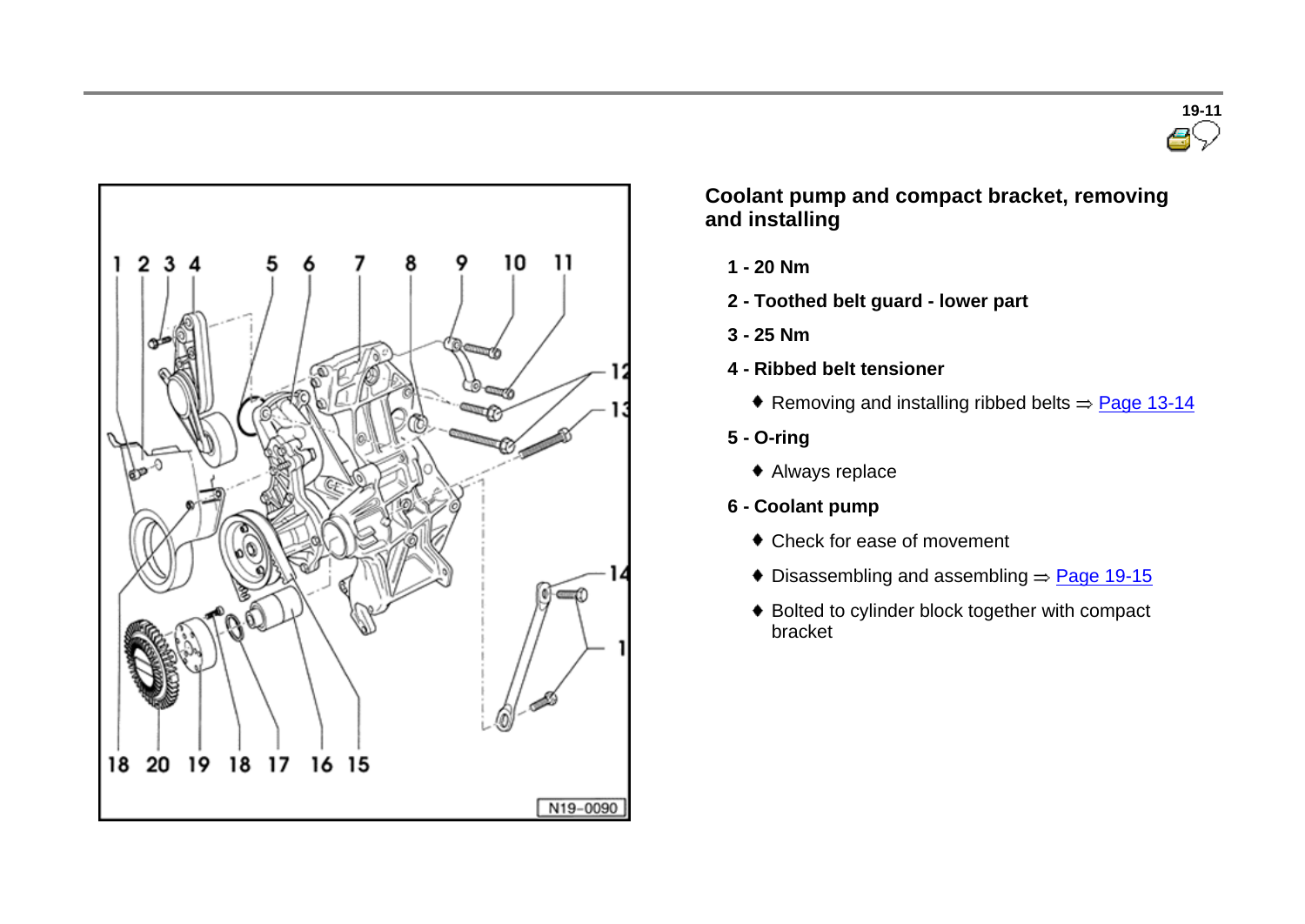



## **7 - Compact bracket**

- For tensioning, viscous fan coupling, Generator and power steering pump
- **8 - Bushing**
- **9 - Support**
	- ◆ Between compact bracket and cylinder block
- **10 - 30 Nm**
- **11 - 25 Nm**
- **12 - 30 Nm**
	- $\bullet$  Note tightening sequence  $\Rightarrow$  Fig.  $\Rightarrow$  1
- **13 - 45 Nm**
	- ◆ For viscous fan coupling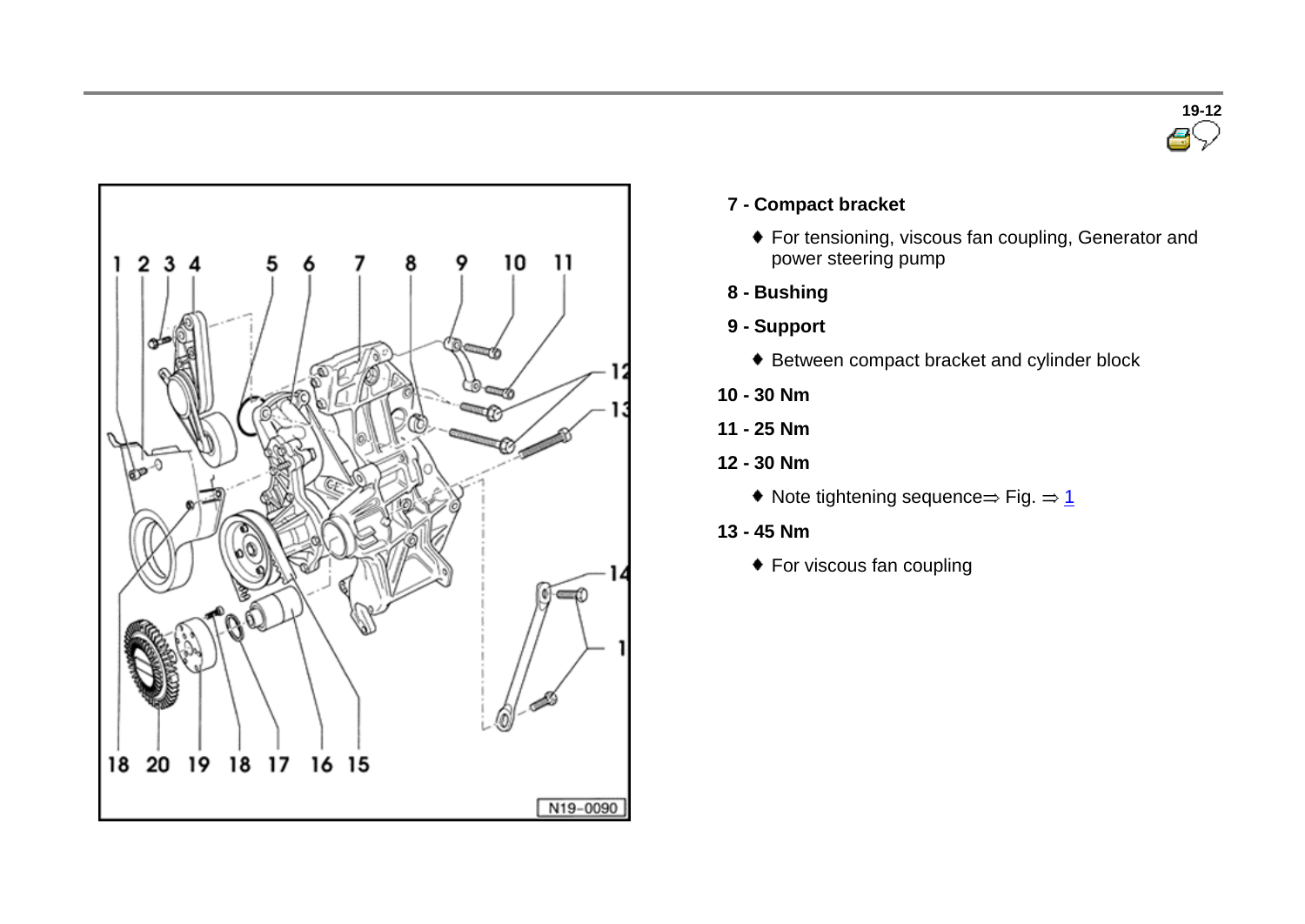



## **14 - Support**

- Between intake manifold and compact bracket
- **15 - V-belt**
	- Removing and installing  $\Rightarrow$  Page 19-32
- **16 - Bushing**
	- For viscous fan coupling
	- Removing and installing  $\Rightarrow$  Page 19-29
- **17 - Circlip**
- **18 - 30 Nm**
- **19 - Belt pulley**
	- For viscous fan coupling
	- Removing and installing  $\Rightarrow$  Page 19-27
- **20 - Viscous fan coupling**
	- Removing and installing  $\Rightarrow$  Page 19-27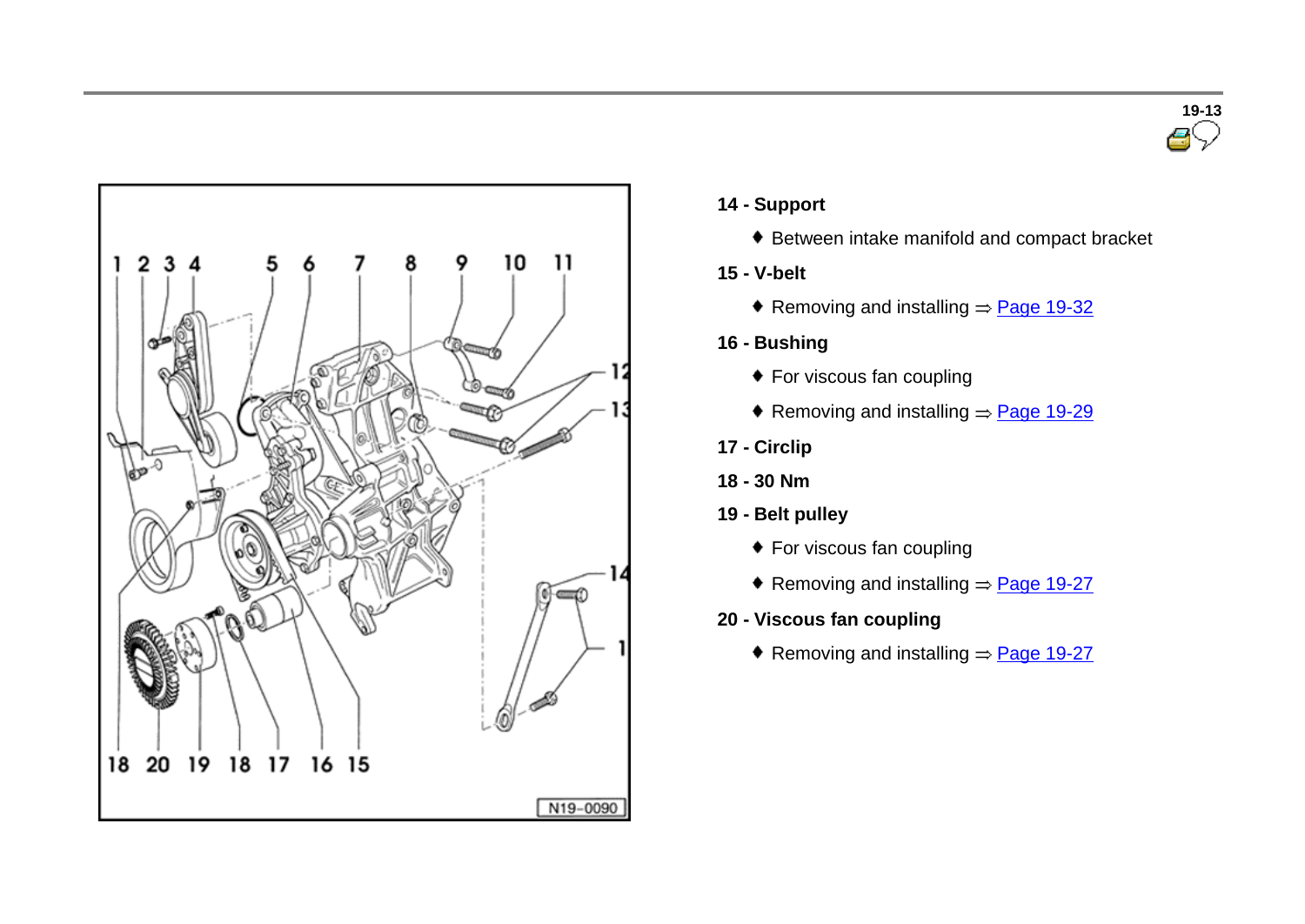



 $\blacktriangleleft$ **Fig. 1 Tightening sequence for compact bracket to cylinder block**

## **Special tools and equipment**

VAG 1331 Torque wrench (5 to 50 Nm)

## **Work sequence**

- Fit compact bracket with coolant pump to cylinder block.
- Tighten compact bracket to 30 Nm in tightening sequence as follows:
- 1 Tighten bolt -A-
- 2 Tighten bolt -B-
- 3 Tighten bolt -C-
- 4 Tighten bolt -D-
- 5 Tighten bolt -E-
- 6 Tighten bolt -F-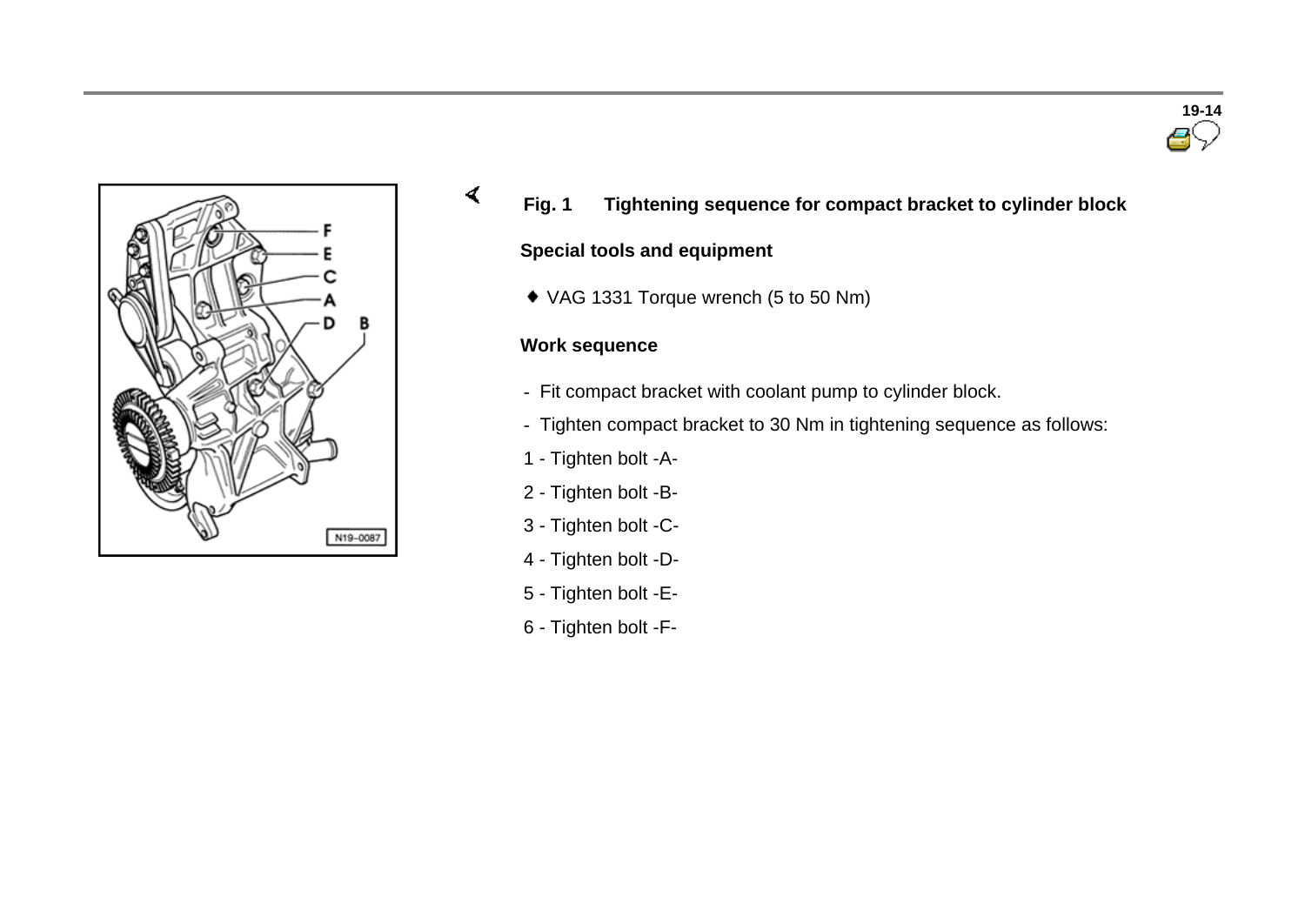



# **Coolant pump, disassembling and assembling**

- **1 - 20 Nm**
- **2 - Toothed belt guard - lower part**
- **3 - 10 Nm**
- **4 - Coolant pump**
	- Check for ease of movement
- **5 - Gasket**
	- Always replace
- **6 - O-ring**
	- Always replace
- **7 - Hammer head bolt**
	- $\bullet$  Insert before installing
- **8 - Coolant thermostat**
	- Checking: heat-up thermostat in water
	- ◆ Opening begins: approx. 85°C
	- ◆ Ends: approx. 105°C
	- Opening lift: min. 7 mm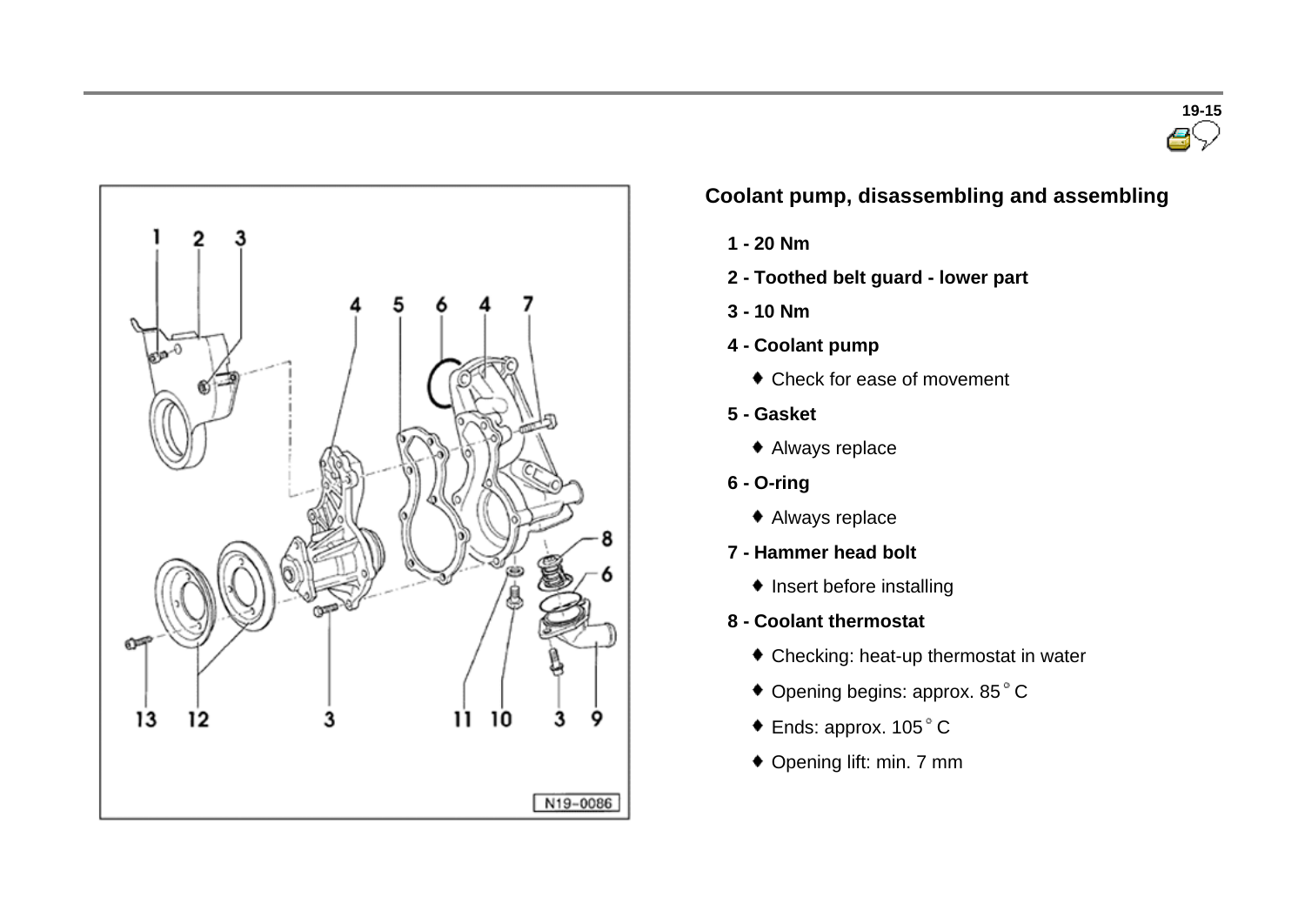



- **9 - Connection**
- **10 - Drain plug, 30 Nm**
- **11 - Seal**
	- Always replace
- **12 - Belt pulley**
	- Before removing mark installation position of both parts
- **13 - 25 Nm**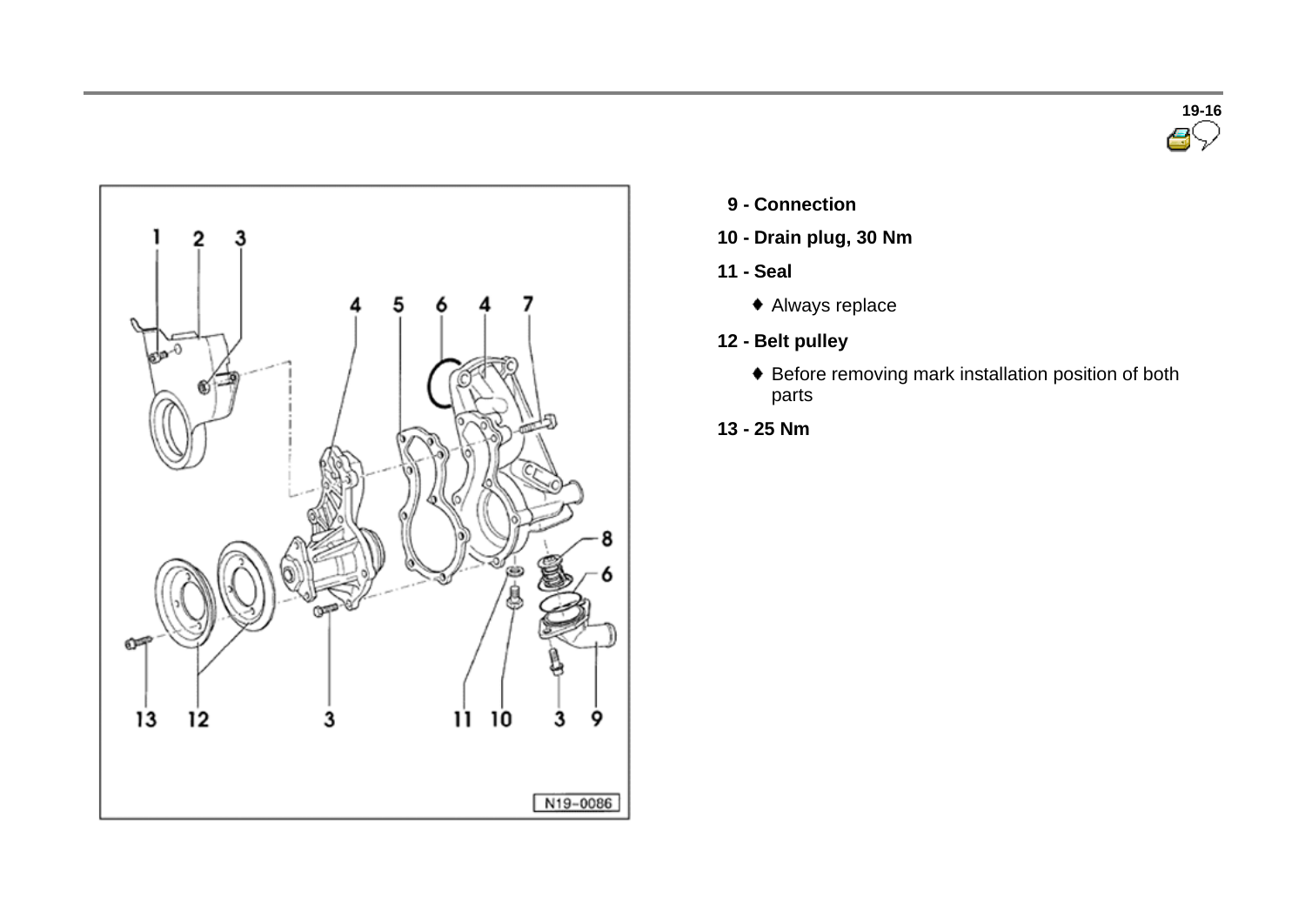



# **Coolant hose connection diagram**

- **1 - Heater unit heat exchanger**
- **2 - Lower coolant line**
- **3 - Expansion tank**
- **4 - Oil cooler**
- **5 - Intake manifold**
- **6 - Lower coolant hose**
- **7 - Upper coolant hose**
- **8 - Cooler**
- **9 - Upper coolant pipe**
- **10 - Coolant pump/coolant thermostat**
- **11 - Turbocharger**
- **12 - Cylinder head/cylinder block**
- **13 - Connection**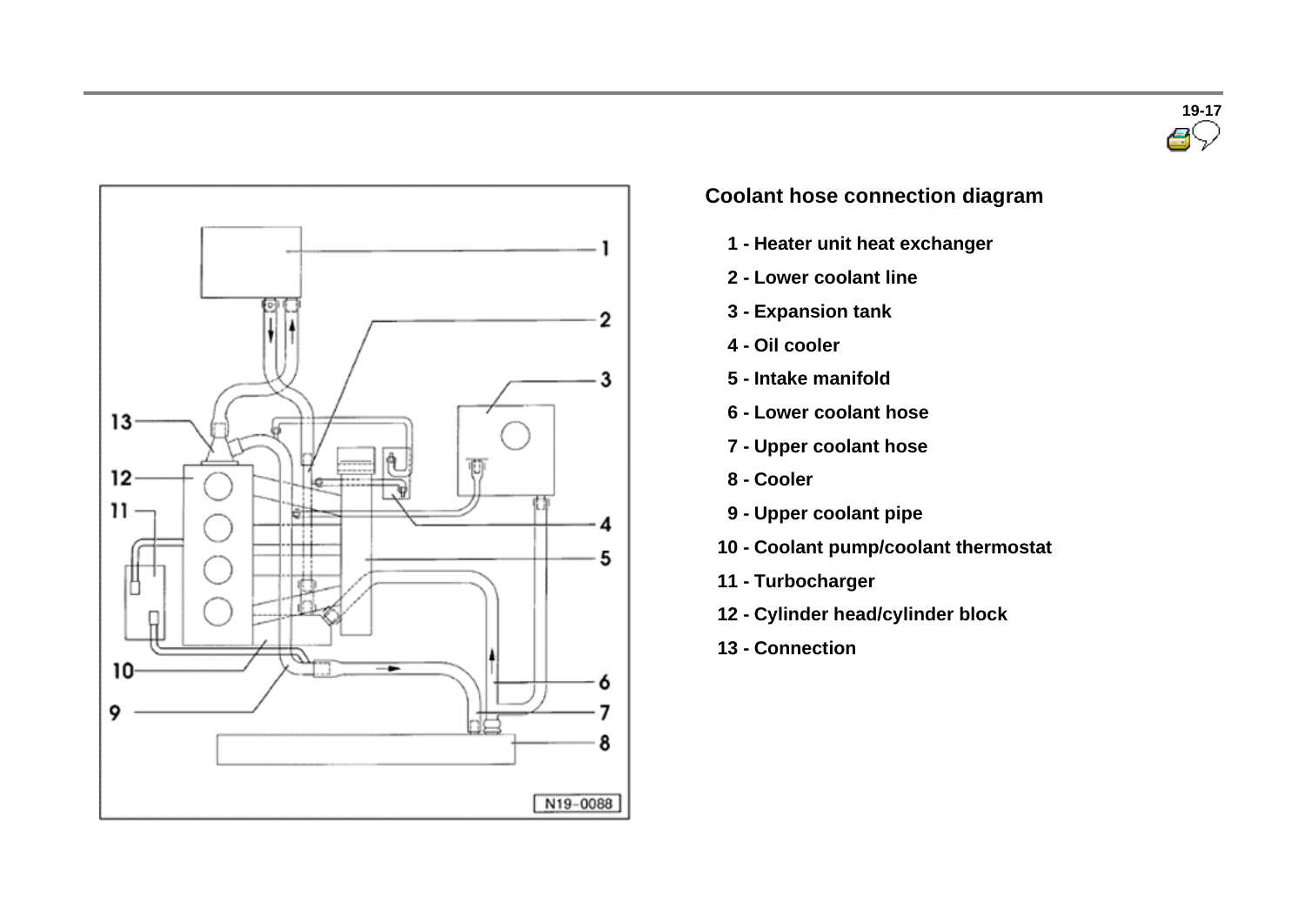



# **Cooling system, draining and filling**

## **Special tools and equipment**

- VAG 1306 Drip tray
- VAG1274/8 Adapter
- VAG1274/10 Adapter
- VAG 1331 Torque wrench (5 to 50 Nm)
- ◆ Refractometer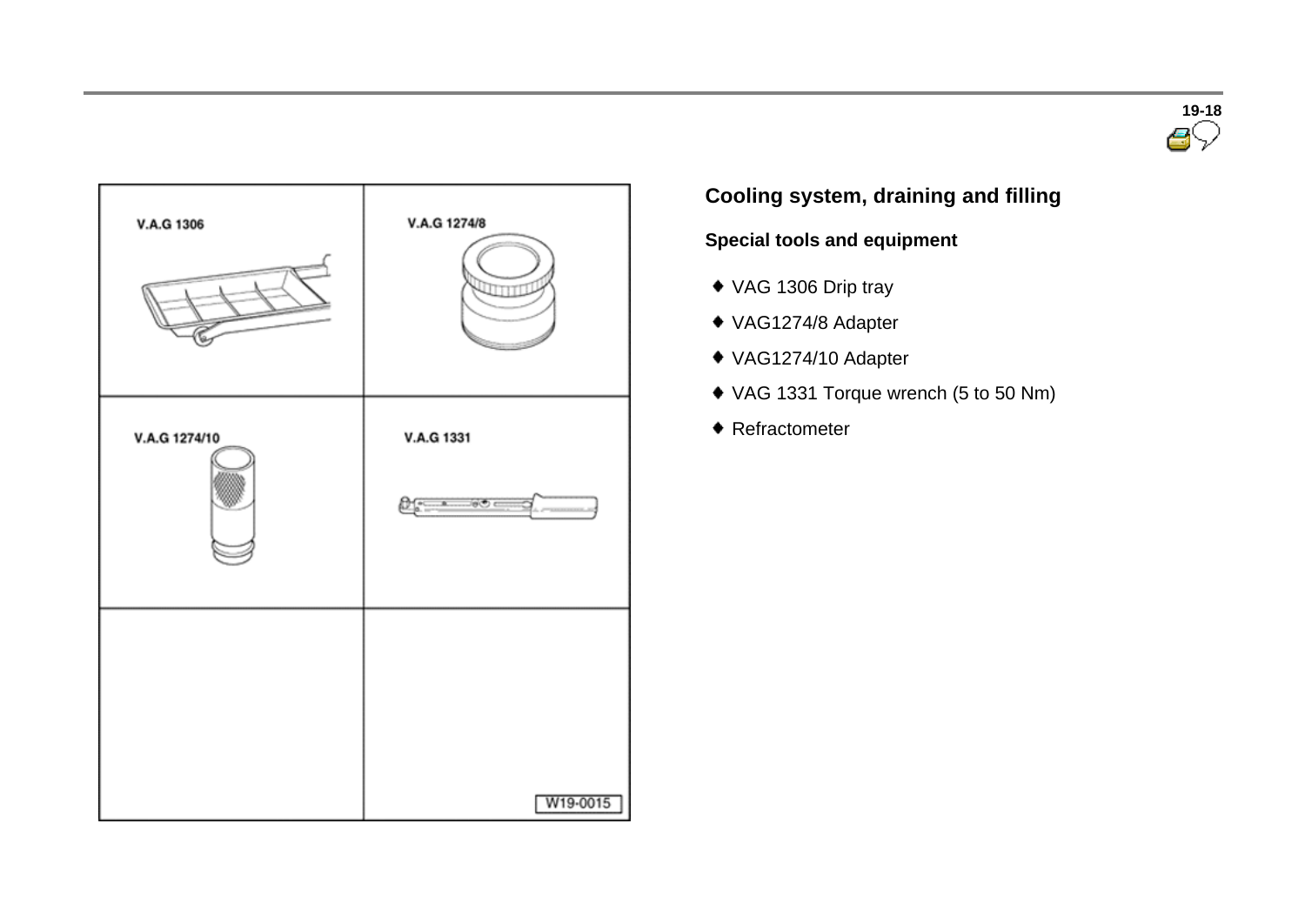# **19-19**

# **Draining**

- Open cap on coolant expansion tank.
- Remove insulation tray:
- *Repair Manual, Body Exterior, Repair Group 50*
- Pull off bottom coolant hose retaining clip (arrow) and remove coolant hose from radiator.



 $\blacktriangleleft$ - Unscrew coolant pump drain plug (arrow).

## *Note:*

 $\blacktriangleleft$ 

*Observe disposal regulations for coolant!*

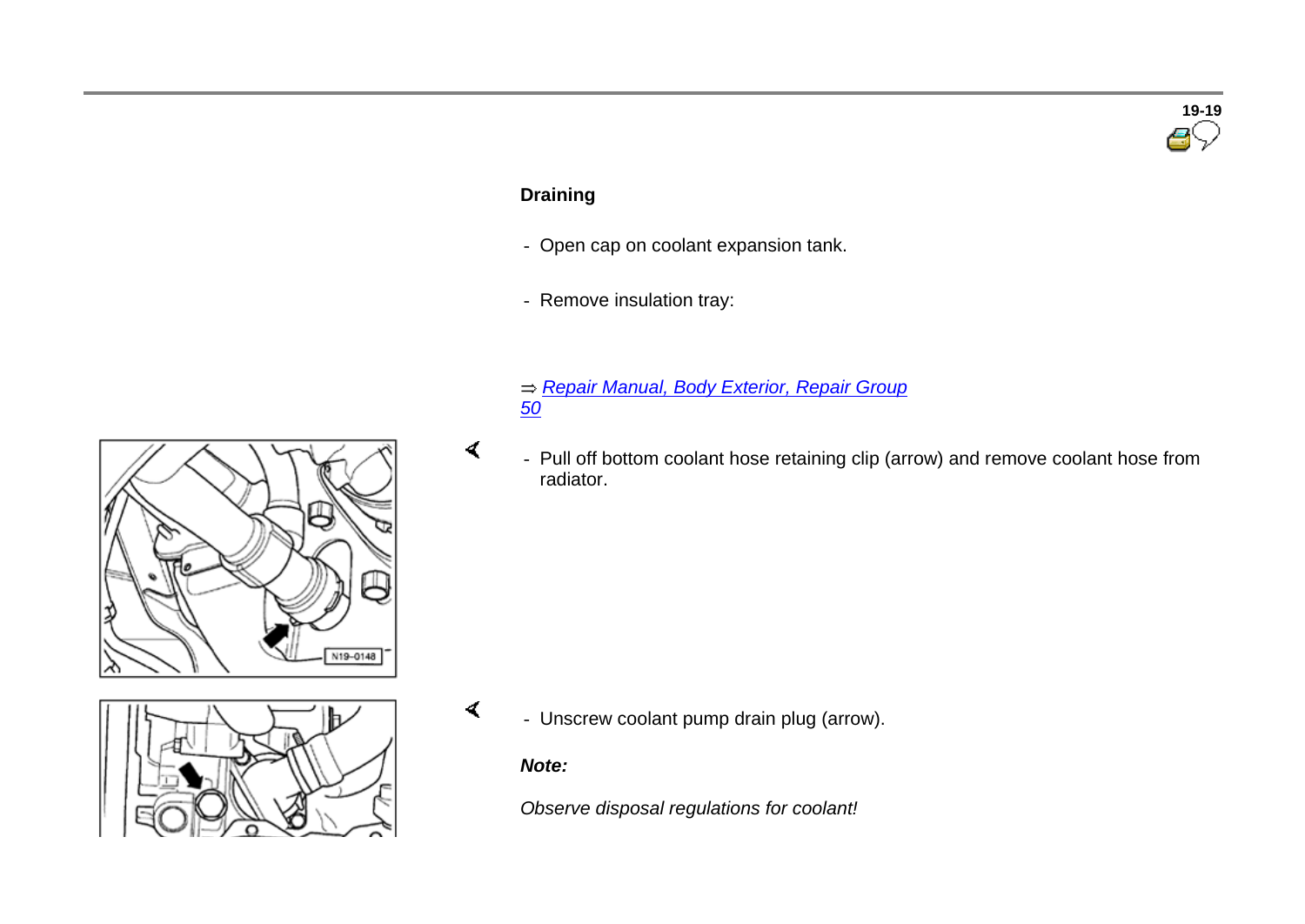## **Filling**

### *Note:*

- *Only use coolant additive G 12. Identification: colored red*
- *On no account must G 12 be mixed with other coolant additives!*
- *If the fluid in expansion tank is brown, G 12 has been mixed with another coolant. In this case the coolant must be changed.*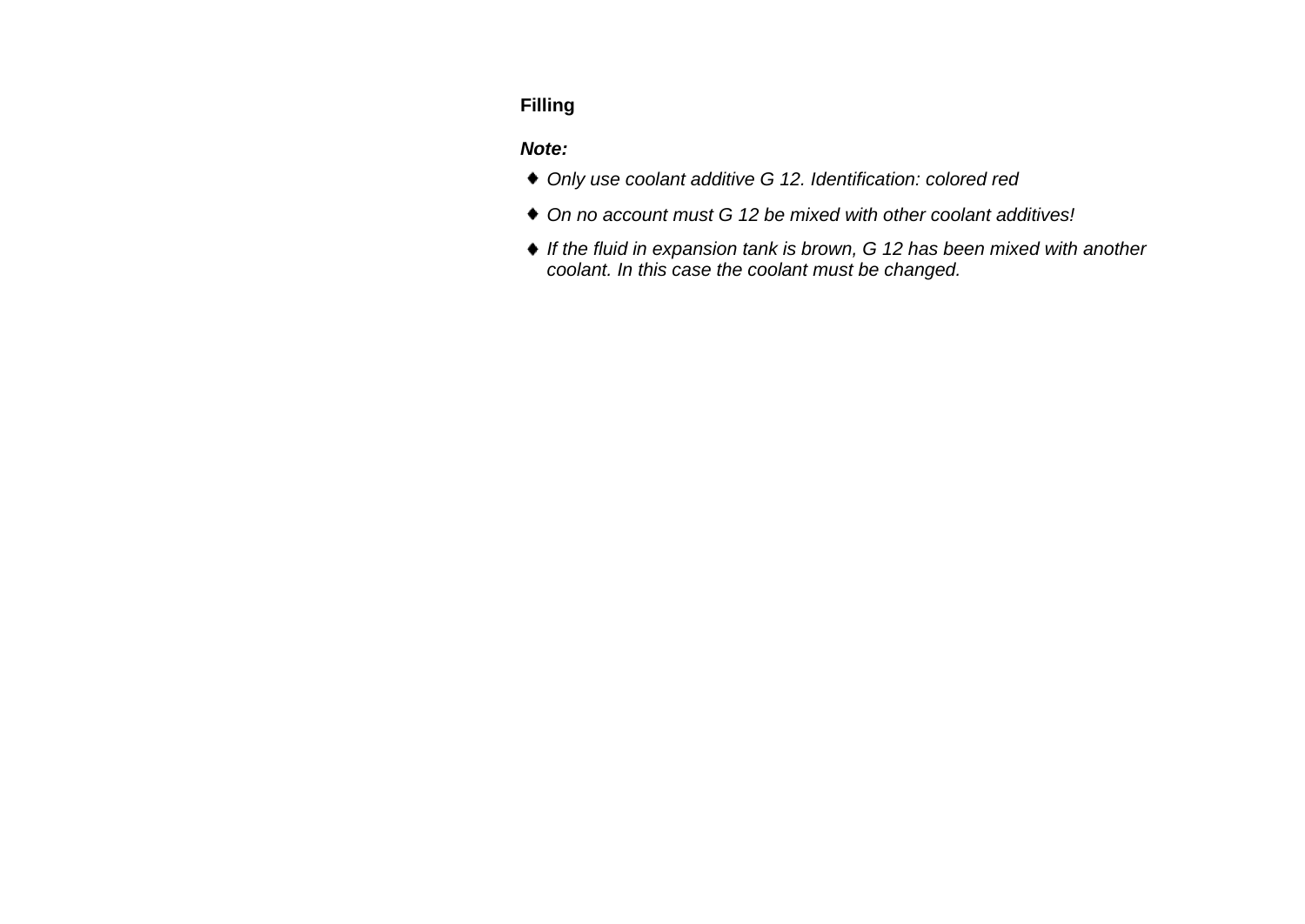

- *<sup>G</sup> <sup>12</sup> and coolant additives marked "In accordance with TL VW 774 D" prevent frost and corrosion damage, scaling and also raise boiling point of coolant. For this reason the system must be filled all year round with frost and corrosion protection additives.*
- *Because of its high boiling point, the coolant improves engine reliability under heavy loads, particularly in countries with tropical climates.*
- *Protection against frost must be assured to about -25 C (in arctic climatic countries to about -35 C).*
- *The coolant concentration must not be reduced by adding water even in warmer seasons and in warmer countries. The anti-freeze ratio must be at least 40%.*
- *If for climatic reasons <sup>a</sup> greater frost protection is required, the amount of G 12 can be increased, but only up to 60% (frost protection to about -40 C) as otherwise frost protection is reduced again and cooling effectiveness is also reduced.*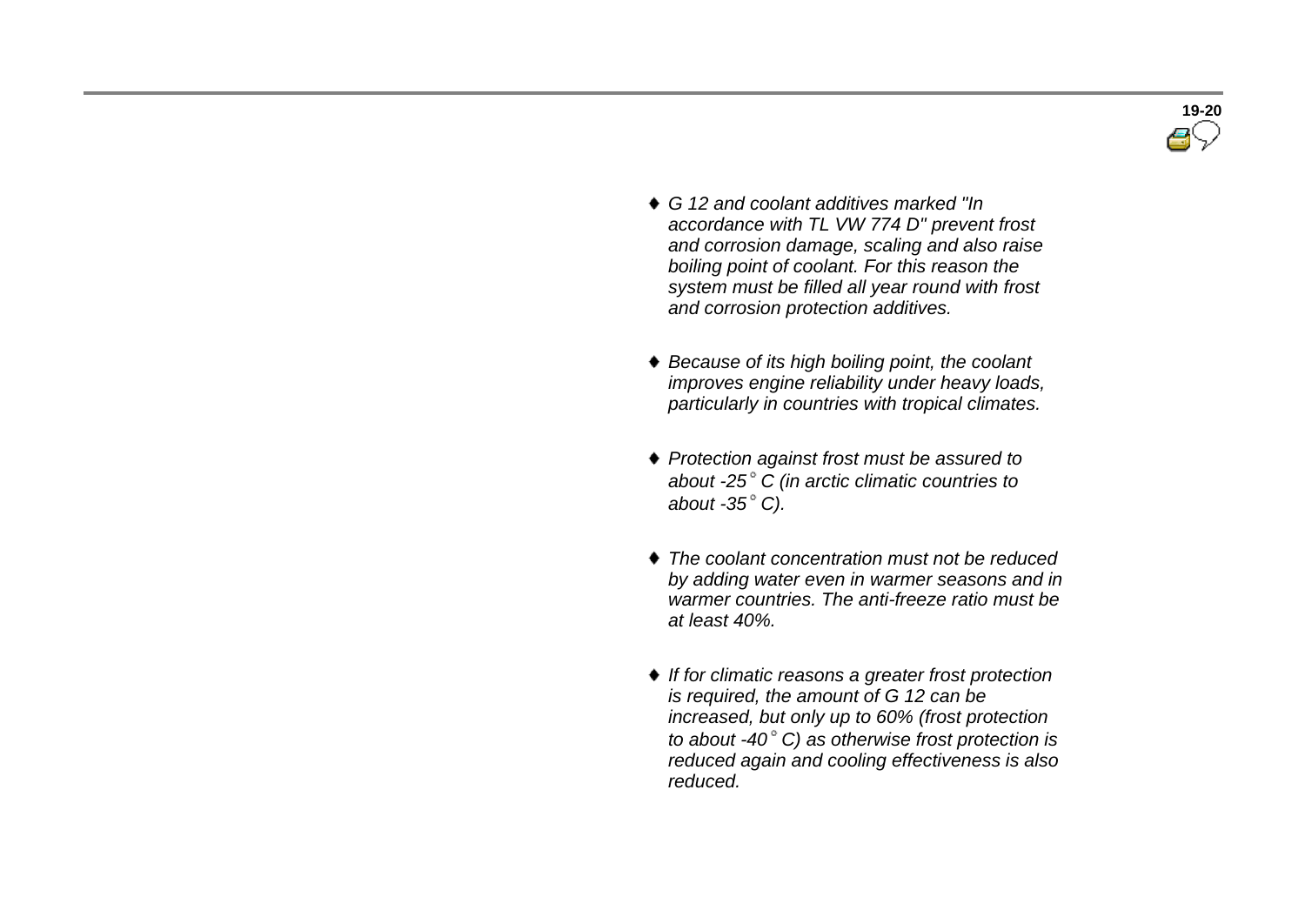*If a radiator, heat exchanger, cylinder head or cylinder head gasket is replaced, do not reuse old coolant.*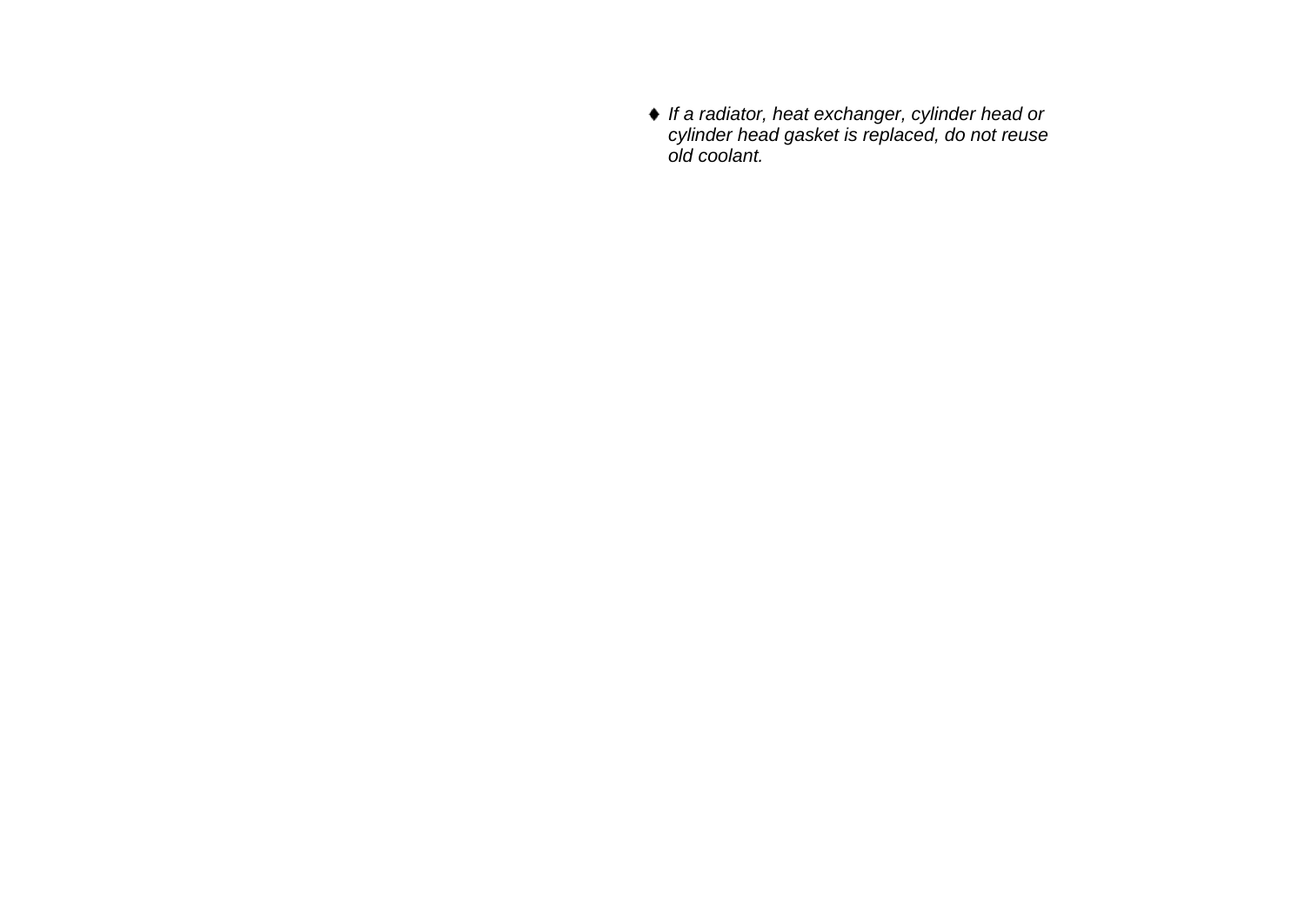

## Recommended mixture ratios:

| Frost pro-<br>tection to | <b>Anti-freeze</b><br>amount | G<br>$12^{1}$ | Water <sup>1)</sup> |  |
|--------------------------|------------------------------|---------------|---------------------|--|
| $-25^\circ$ C            | 40 %                         | 3.01          | 4.01                |  |
| $-35^\circ$ C            | 50 %                         | 3.51          | 3.51                |  |

 $(1)$  The quantity of coolant can vary depending upon the vehicle equipment.

## **Work sequence**

 $\blacktriangleleft$ 

- Install lower coolant hose and secure.
- Replace O-ring and install coolant pump drain plug. Tightening torque: 30 Nm
- Screw adapter VAG 1274/8 onto expansion tank and extend with VAG 1274/10.

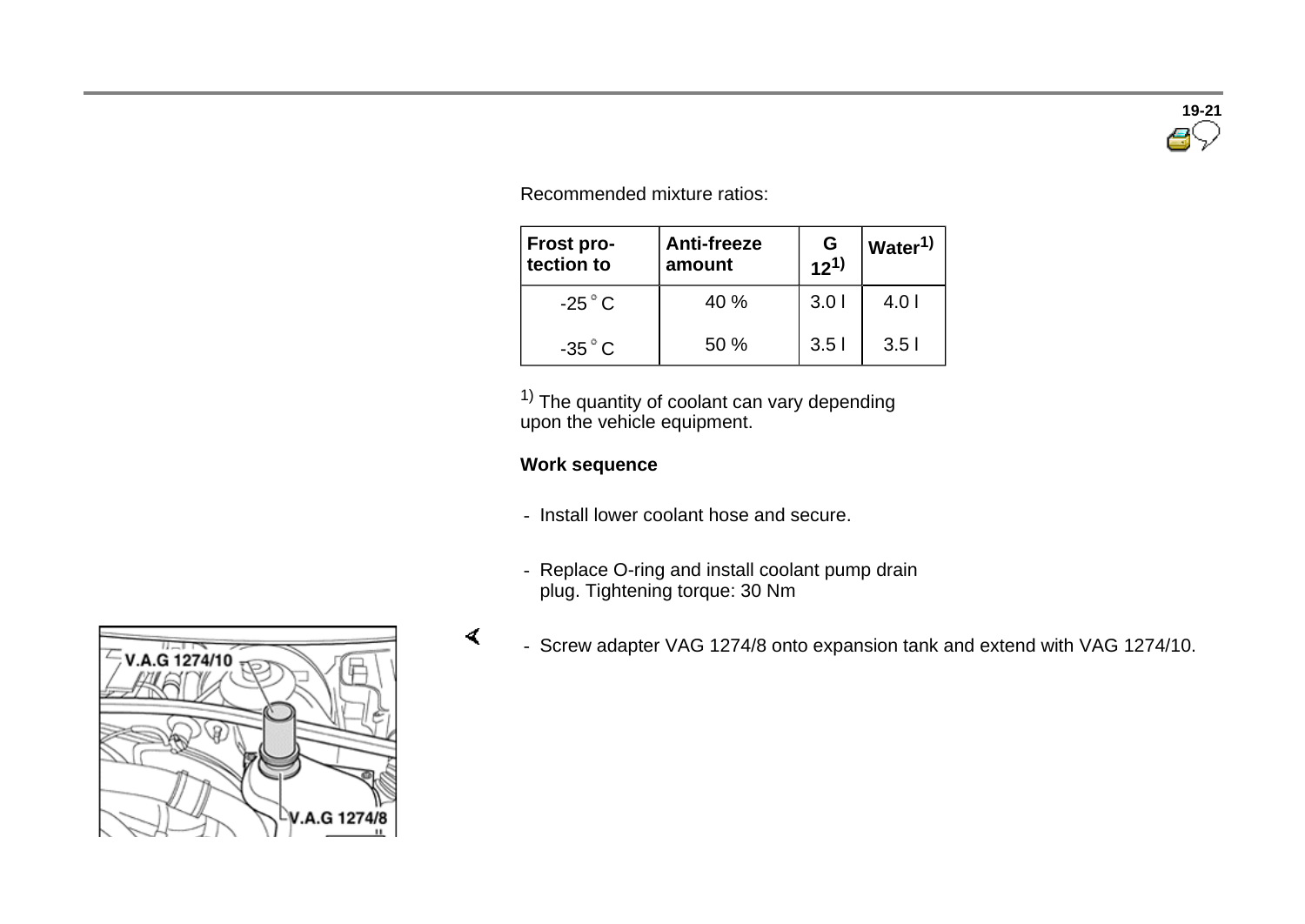



- Loosen coolant hose on heat exchanger and pull back hose sufficiently so that bleeder hole (arrow) is no longer sealed by the connection.
	- Top up coolant until it flows out at bleeder hole in coolant hose.
	- Push coolant hose on connection and tighten.
	- Install expansion tank cap.

 $\blacktriangleleft$ 

- Set heater controls to maximum heat position.
- Start engine and maintain an engine speed of about 2000 rpm for approx. 3 minutes.
- Allow engine to run at idling speed until lower hose on radiator becomes hot.
- Check coolant level and top-up if necessary.
- When engine is at normal operating temperature, coolant level must be on the Max. mark.
- When engine is cold, coolant level must be between Min. and Max. marks.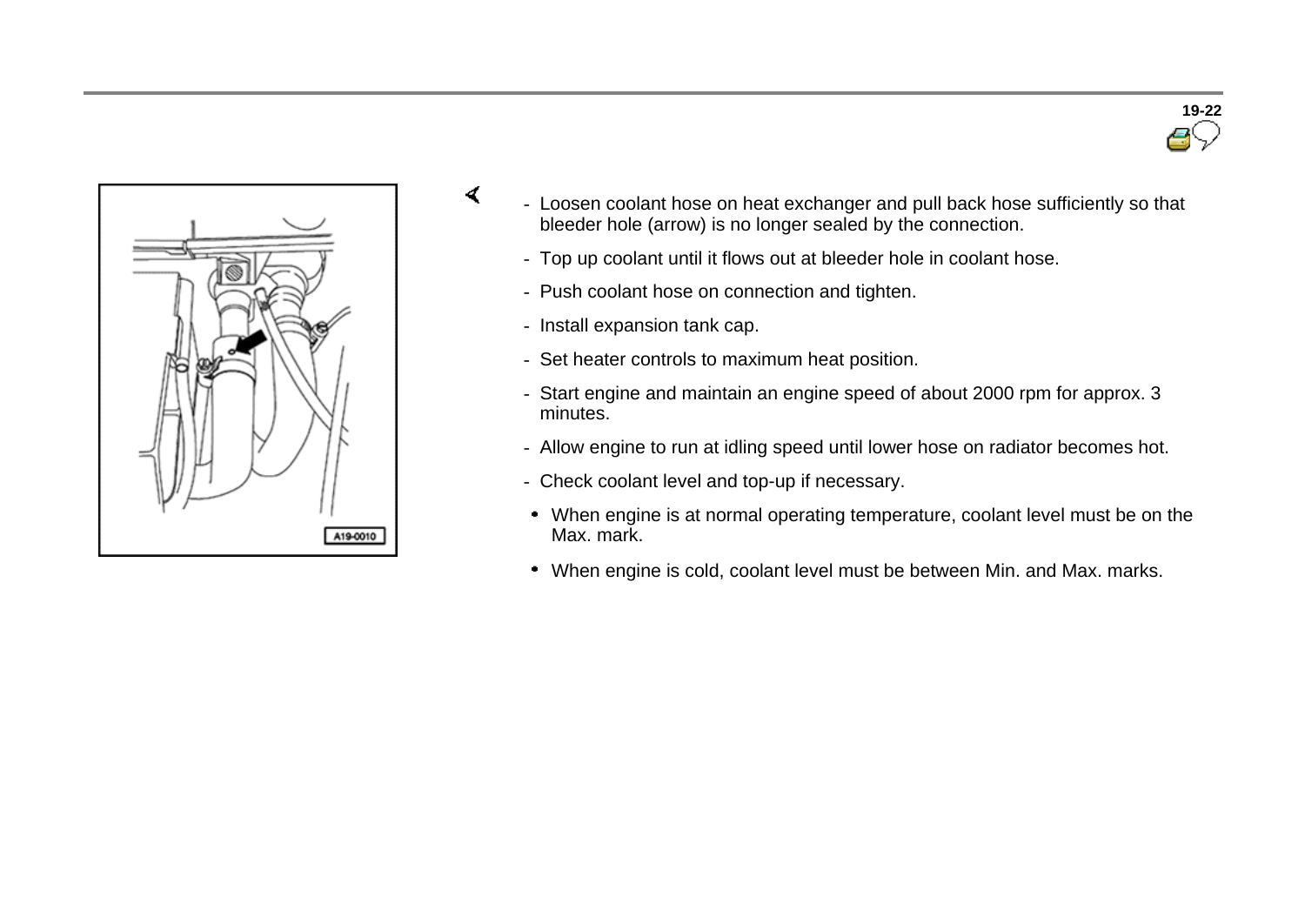# **Radiator, removing and installing**

**Special tools and equipment** 

◆ Drip tray VAG 1306

 $\blacktriangleleft$ 

 $\blacktriangleleft$ 



VAG 1331 Torque wrench (5 to 50 Nm)

## **Removing**

- Drain coolant  $=$  Page 19-18.
- Remove front bumper.
- *Repair Manual, Body Exterior, Repair Group 63*
- Pull coolant hoses off radiator.
- Disconnect connectors from thermo-switch.



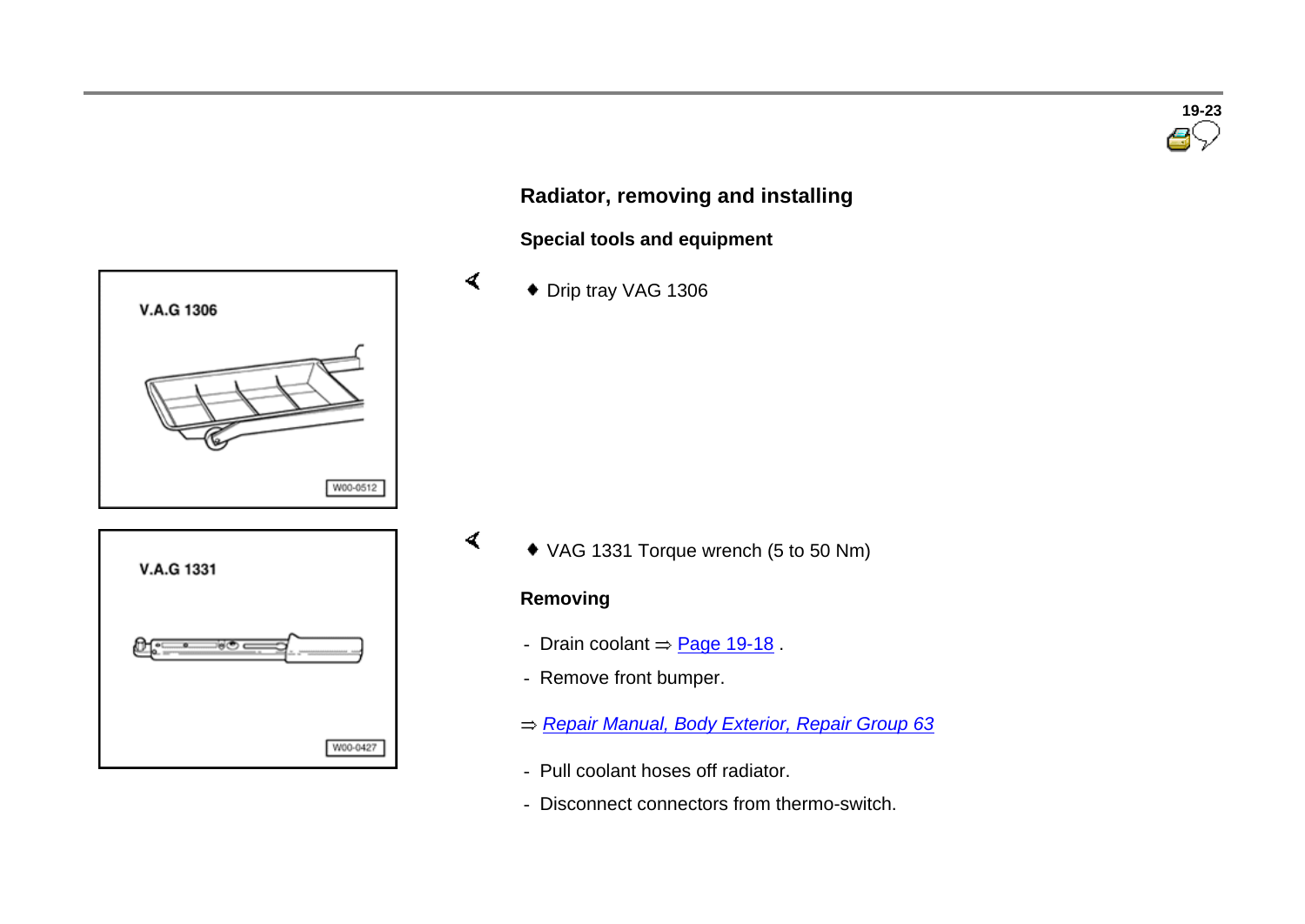# **19-24**

## **Vehicles with automatic transmission**

- Remove ATF lines/hoses from radiator.

 *Repair Manual, 5 Spd. Automatic Transmission 01V, Repair Group 37*

## **Continued for all vehicles**

- Unbolt power steering hydraulic oil cooling line (arrows) and ensure it is free. Do not open hydraulic oil circuit.
	- Remove upper radiator securing clips and take radiator out forward.

## **Vehicles with air conditioner**

- Observe additional information and removal instructions  $\Rightarrow$  Page 19-25.

### **Installing**

 $\mathbf{I}$ 

Installation is carried out in the reverse order, when doing this note the following:

## **Vehicles with automatic transmission**

- Check ATF level.

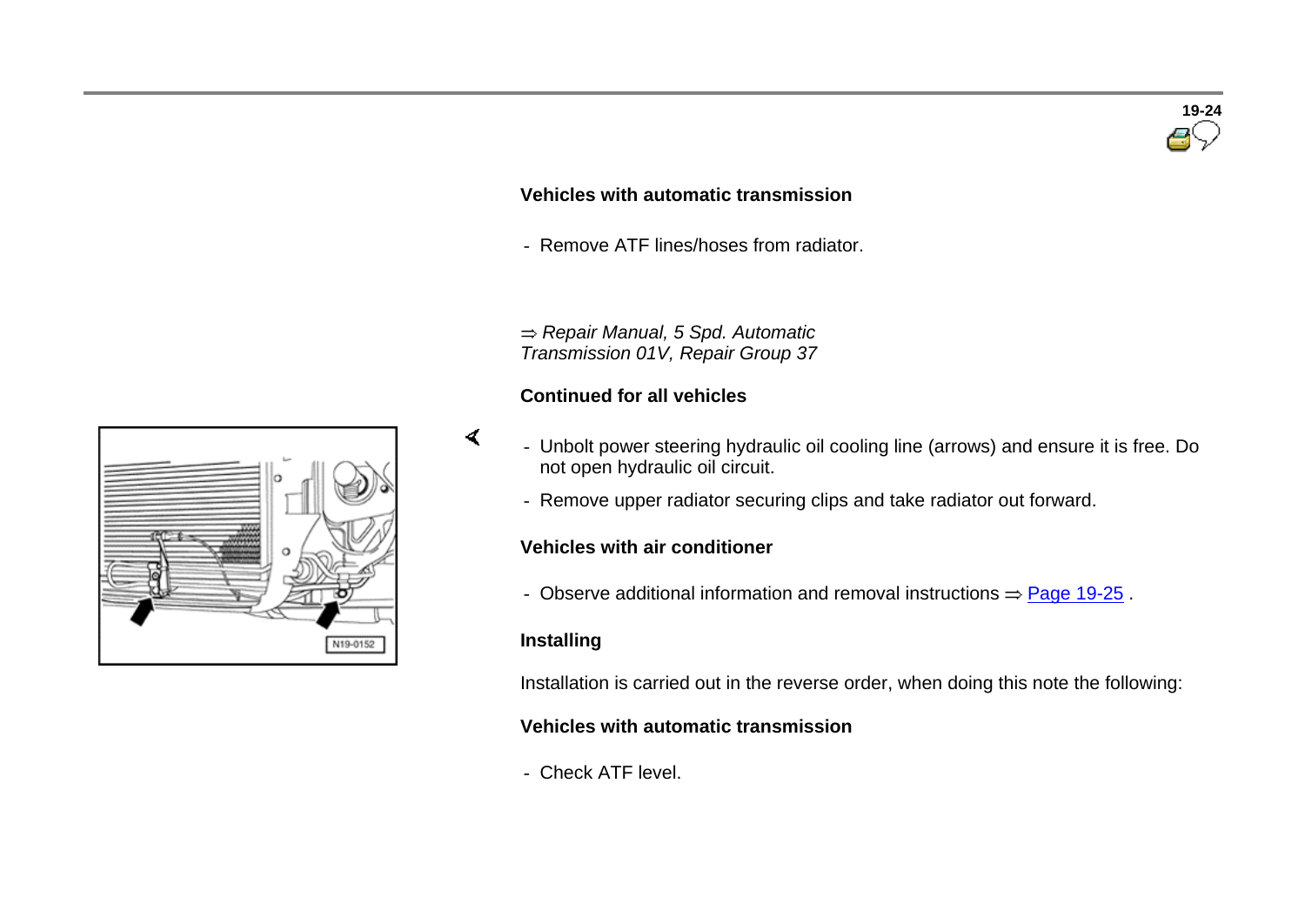*Repair Manual, 5 Spd. Automatic Transmission 01V, Repair Group 37*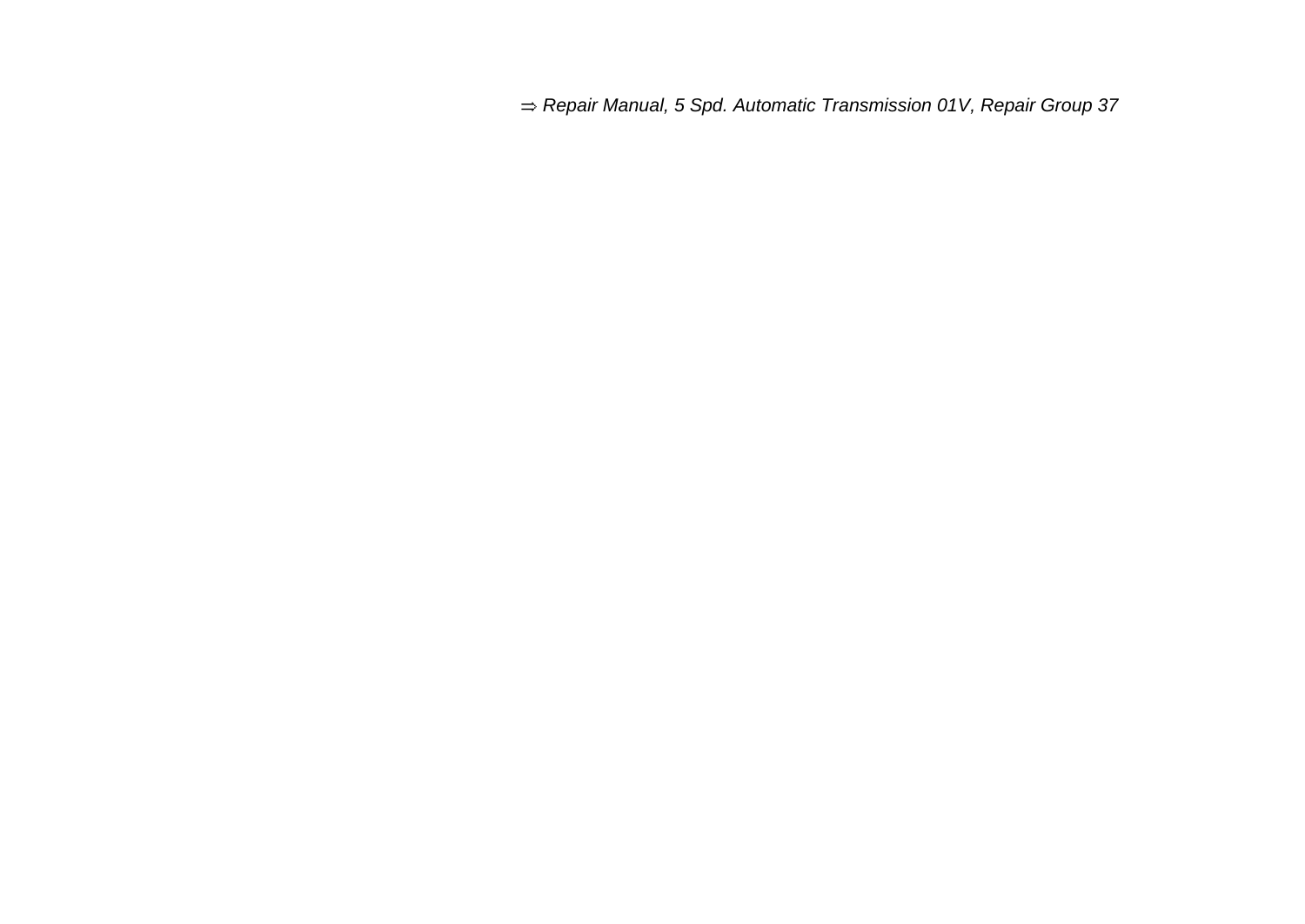

## **Continued for all vehicles**

- Fill with coolant  $=$  Page 19-18.

For electrical connections and routing:

 *Electrical Wiring Diagrams, Troubleshooting & Component Locations*

- Install front bumper.

 *Repair Manual, Body Exterior, Repair Group 63*

- Check headlight alignment and adjust if necessary.

*Repair Manual, Maintenance*

 **Additional information and removal work on vehicles with air conditioner**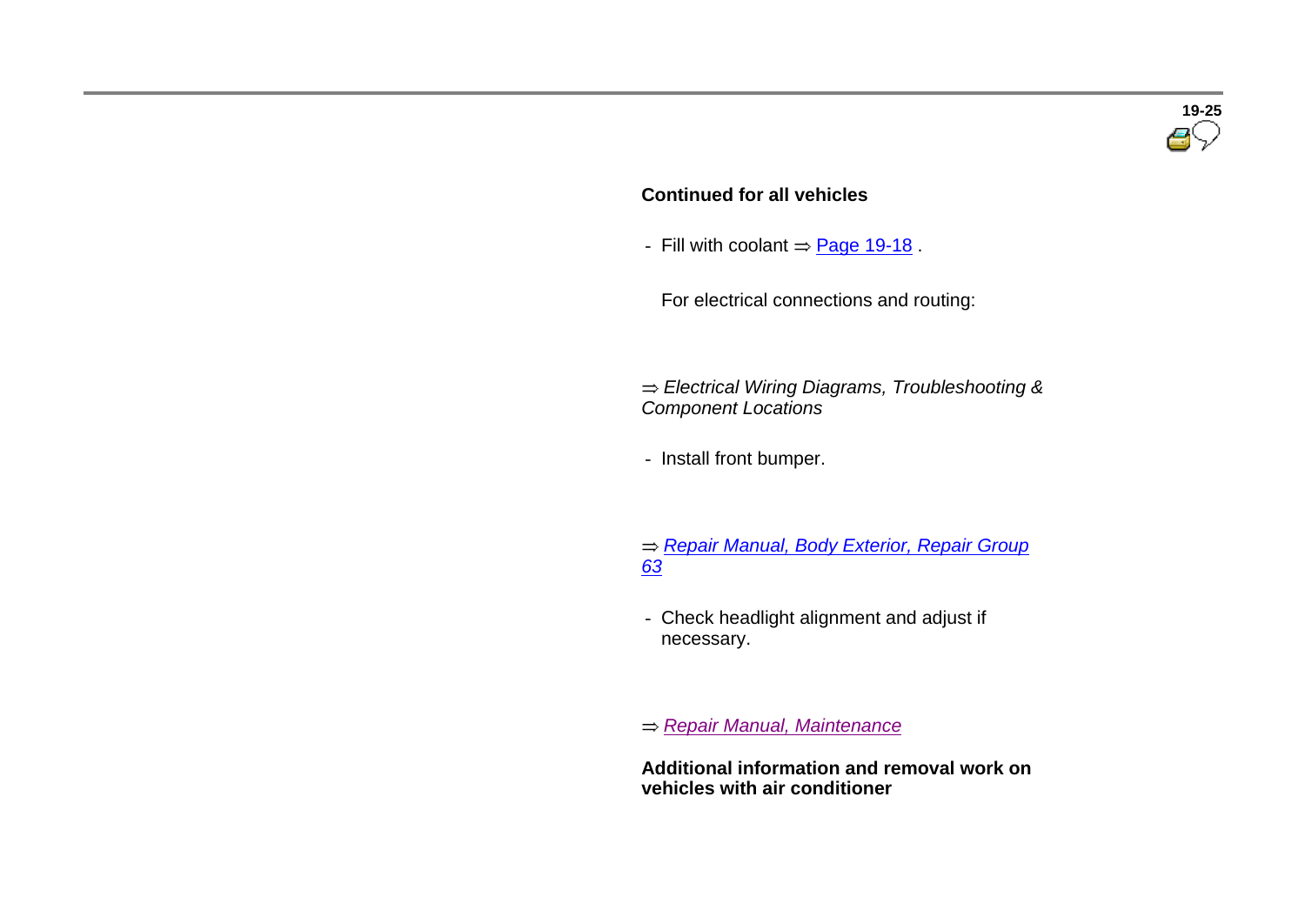### *WARNING!*

 *The air conditioner refrigerant circuit must not be opened.*

*Note:*

 *To prevent damage to the condenser and to the refrigerant lines/hoses, ensure that the lines and hoses are not stretched, kinked or bent.*

- Remove retaining clamp(s) from refrigerant lines.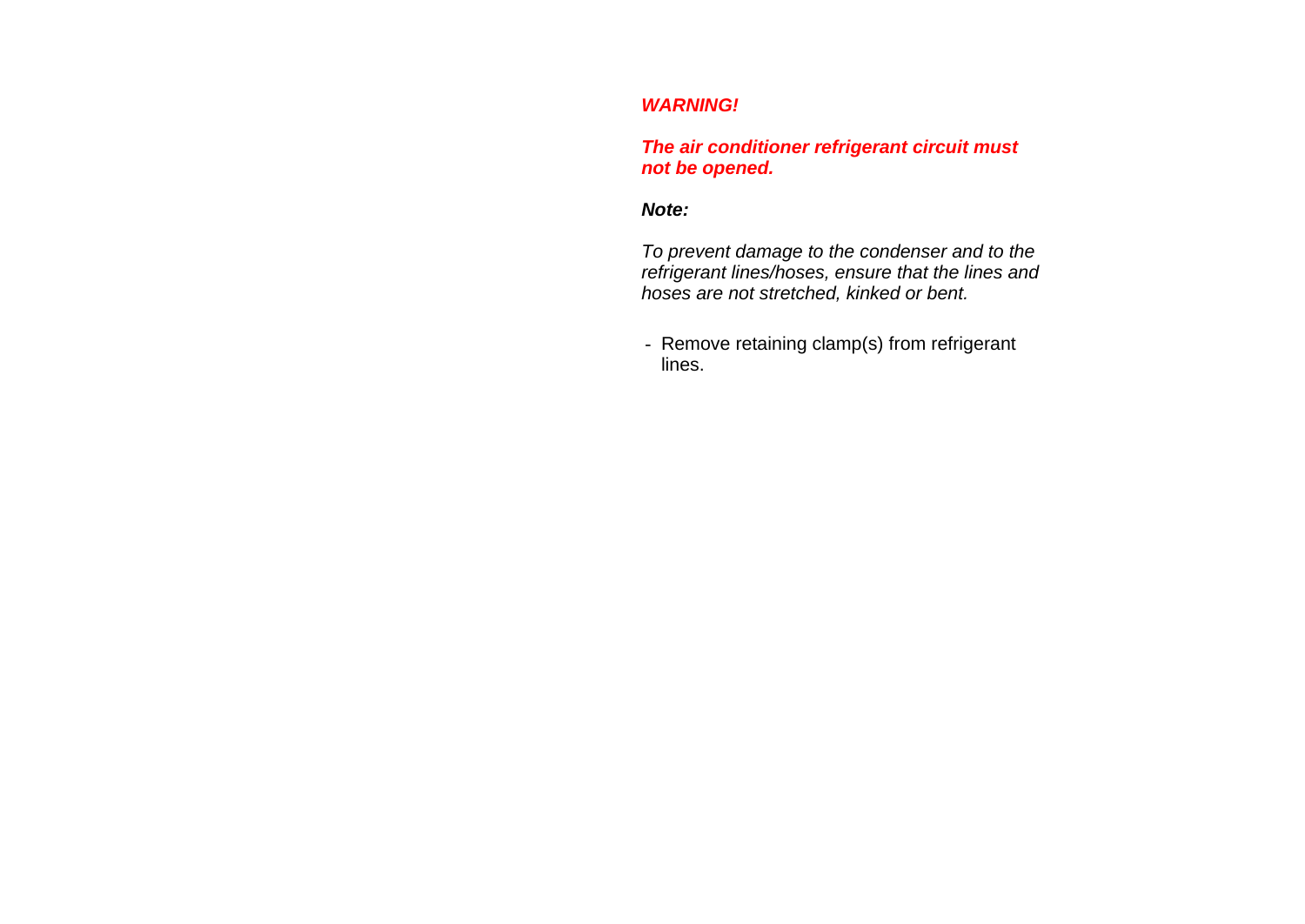

- Remove condenser from radiator and pull forward as far as possible.
- Secure condenser to body so that refrigerant lines/hoses are not stressed.
- Pull radiator out between condenser and lock carrier.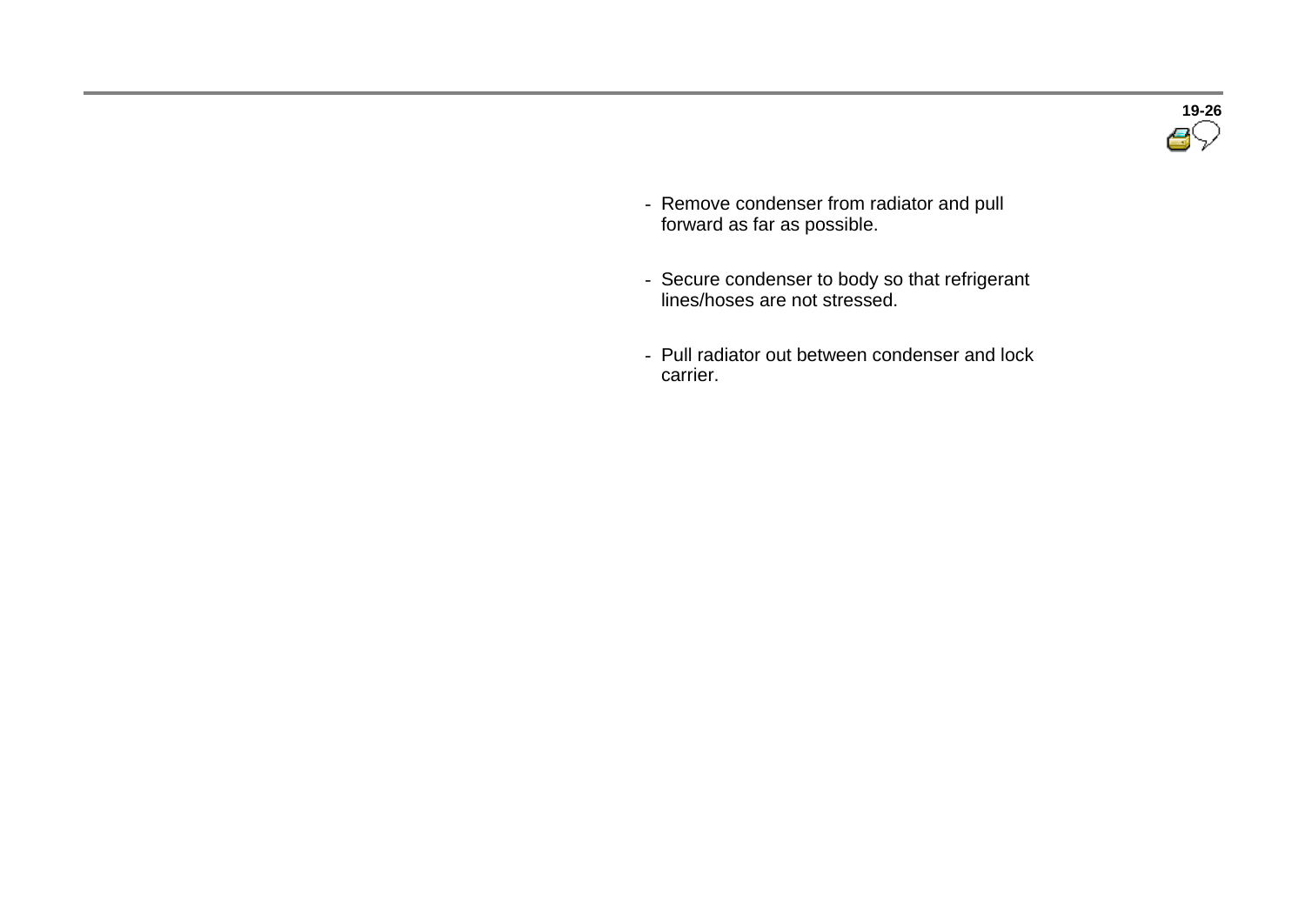

# **Viscous fan coupling, removing and installing**

# **Special tools and equipment**

- VAG 1331 Torque wrench (5 to 50 Nm)
	- ◆ Punch, 5 mm diameter

# **Removing**

 $\blacktriangleleft$ 

- Bring lock carrier into service position,
- *Repair Manual, Body Exterior, Repair Group 50*
- Remove ribbed belt  $\Rightarrow$  Page 13-14.
- Remove fan from viscous fan coupling.

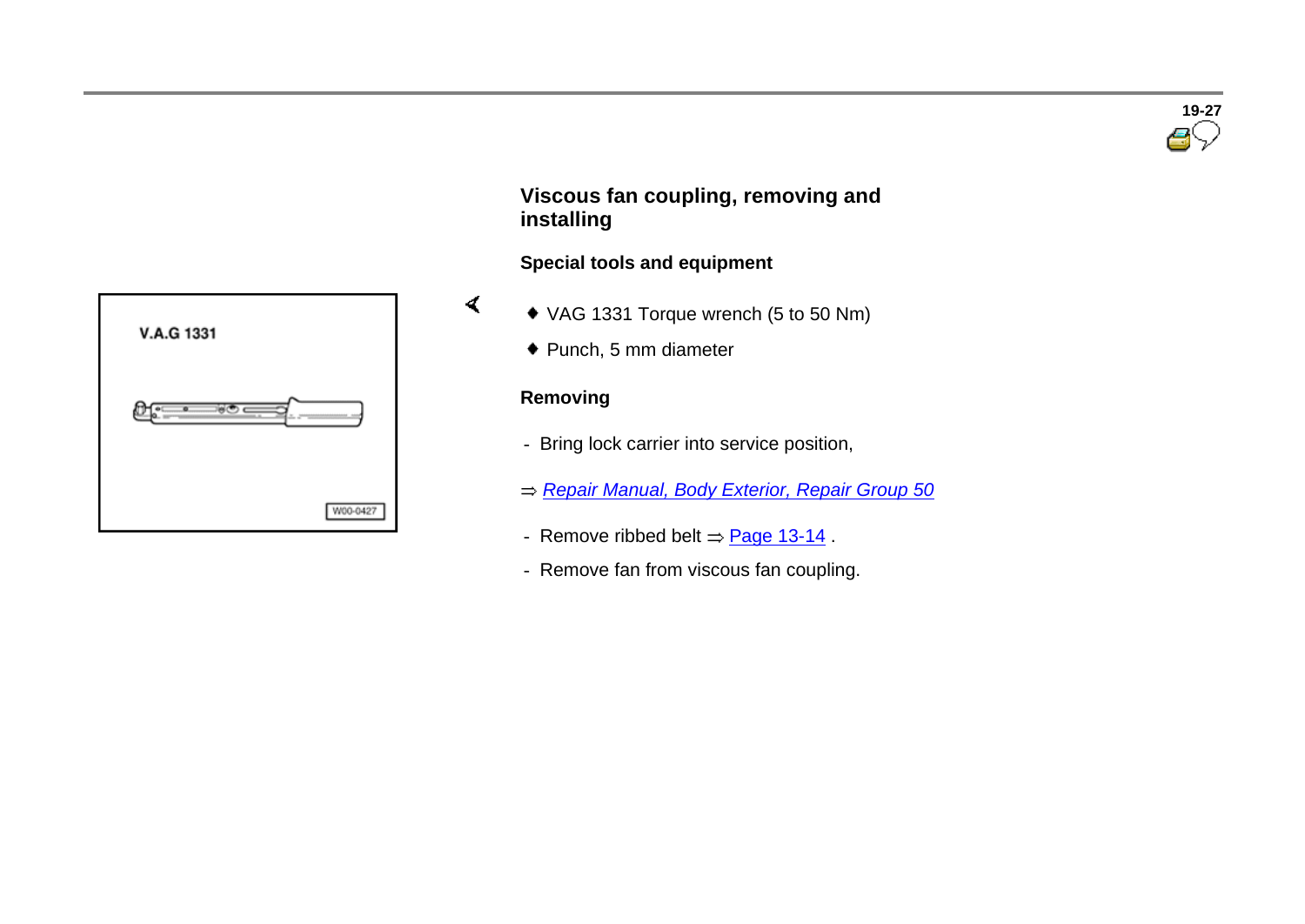



- Secure viscous fan coupling belt pulley with a punch  $\leq$  5 mm diameter) -1-.
	- Remove viscous fan coupling securing bolt (with 8 mm hex key -2-) and remove viscous fan coupling with belt pulley.
	- Remove belt pulley from viscous fan coupling.

## **Installing**

 $\blacktriangleleft$ 

Installation is the reverse of removal. Note the following:

- Tighten fan pulley to viscous fan coupling. Tightening torque: 30 Nm.
- Bolt viscous fan to compact bracket. Tightening torque: 45 Nm.
- Bolt fan to viscous fan coupling. Tightening torque: 10 Nm.
- Install ribbed belt  $\Rightarrow$  Page 13-14.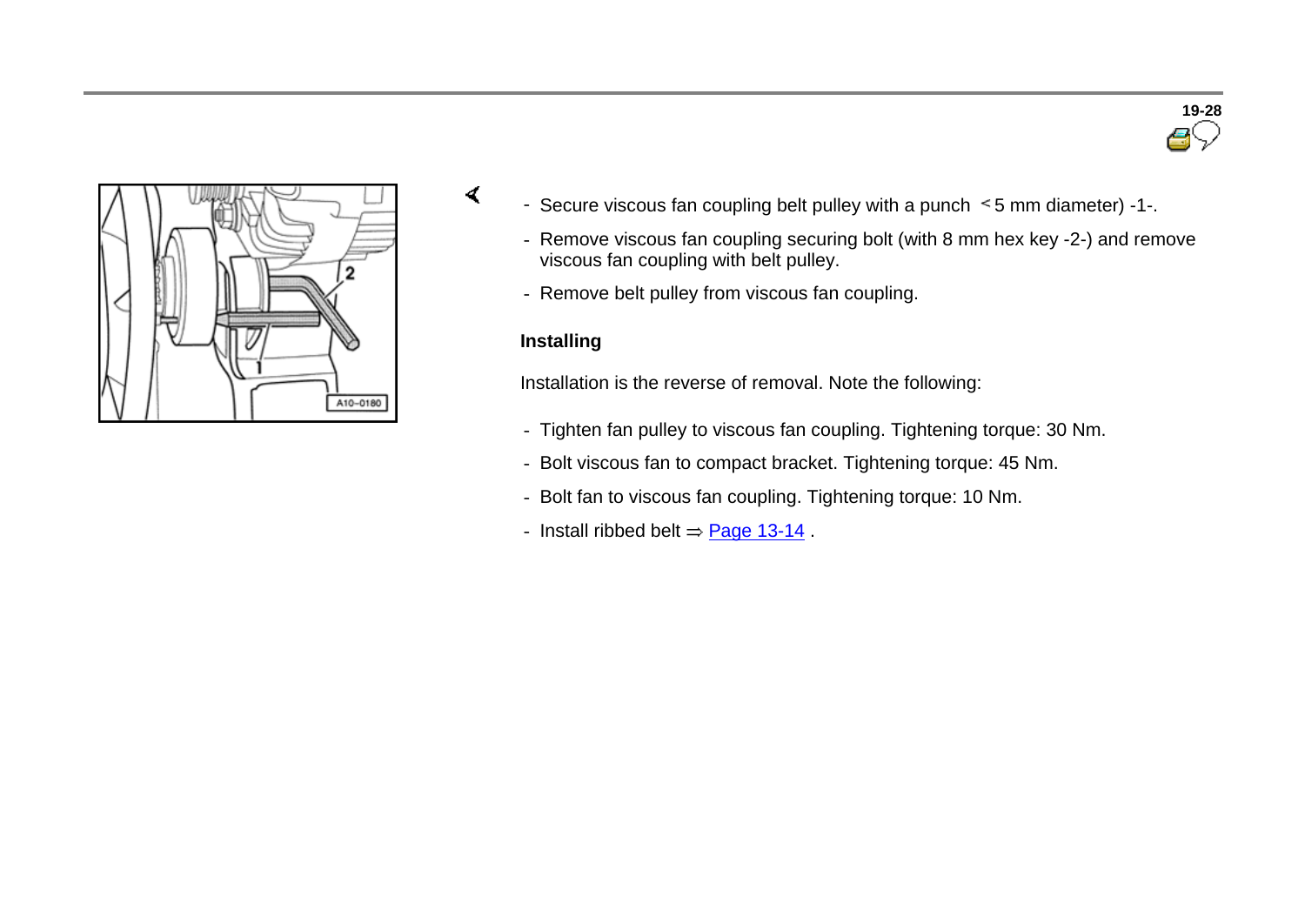



 **Viscous fan coupling bushing, removing and installing**

# **Special tools and equipment**

- ◆ Hex nut from assembly device 3301
- Extractor tube from assembly device 3350
- Press tool for viscous fan coupling bushing 3367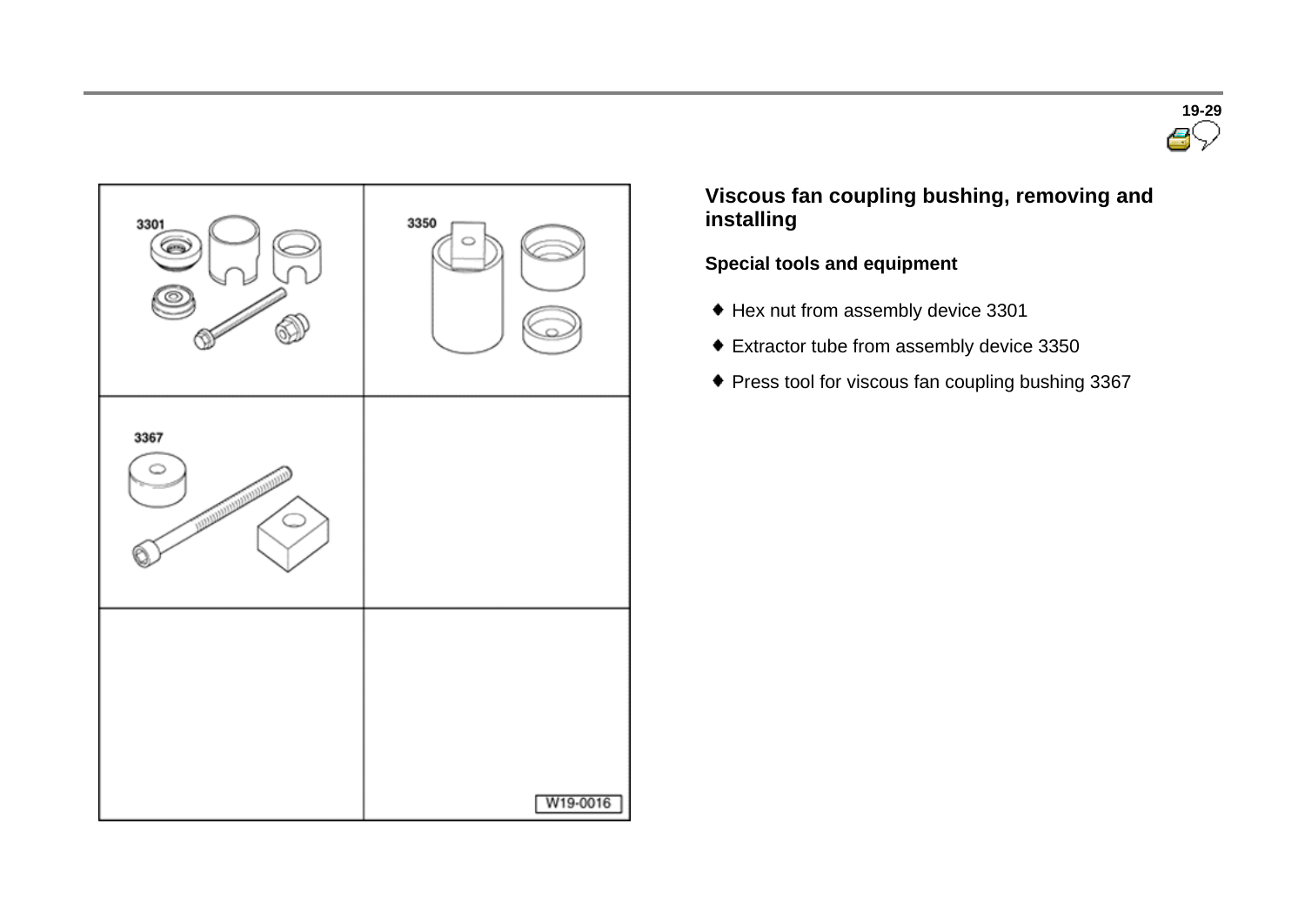# **19-30**

# **Removing**

 $\blacktriangleleft$ 

 $\blacktriangleleft$ 

- Remove viscous fan coupling (with belt pulley)  $=$  Page 19-27
- Remove bushing circlip (arrow).

 - Press bushing out of compact bracket with aid of socket head bolt 3367/3, extractor tube from assembly device 3350 and hex nut from assembly device 3301.



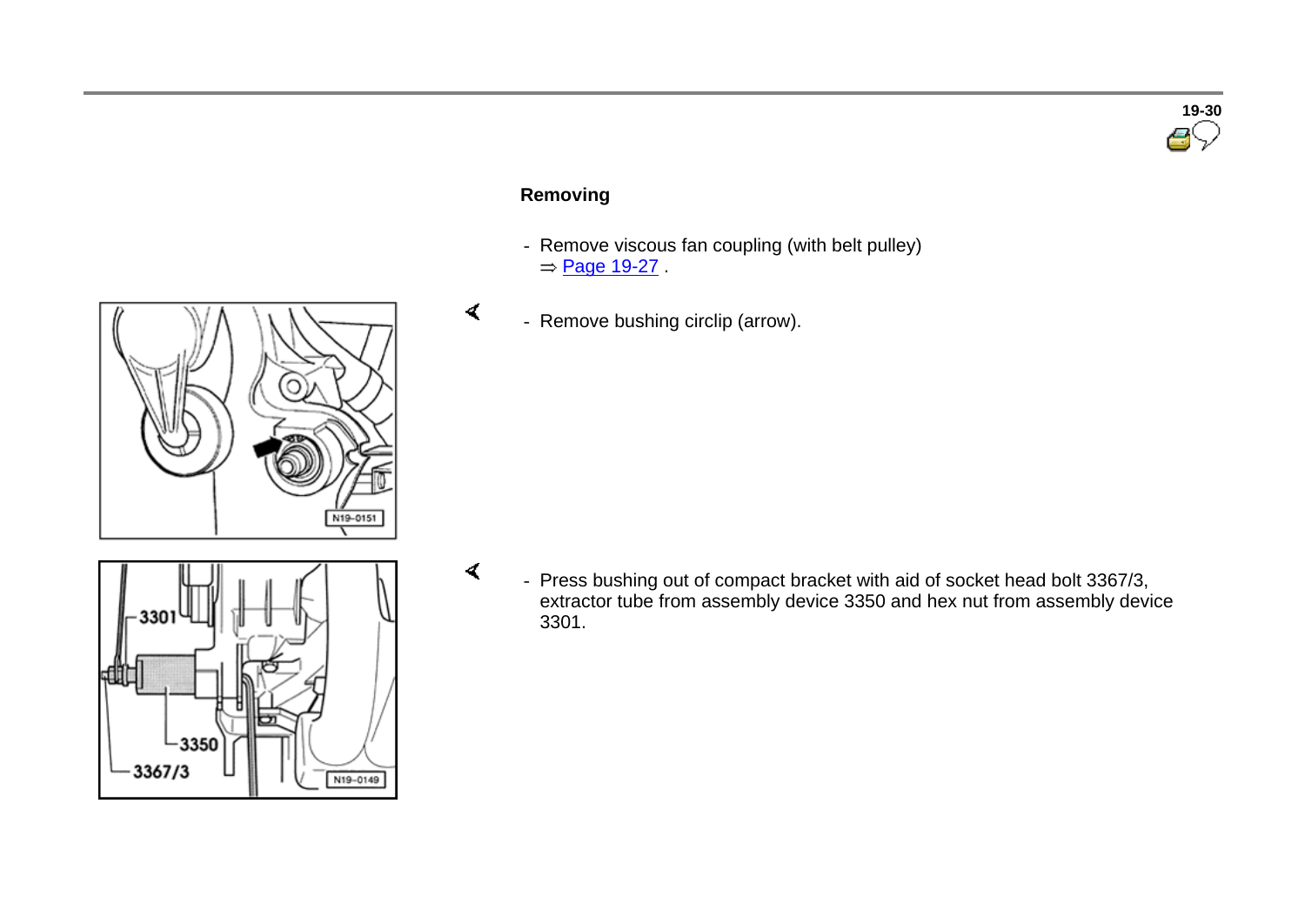



## **Installing**

- Press bushing into compact bracket onto stop with aid of compensating pieces 3367/1, press piece 3367/2, hex socket head bolt 3367/3 and hex nut from assembly device 3301.
	- Secure bushing with circlip after installation.
	- Install viscous fan coupling  $=$  Page 19-27.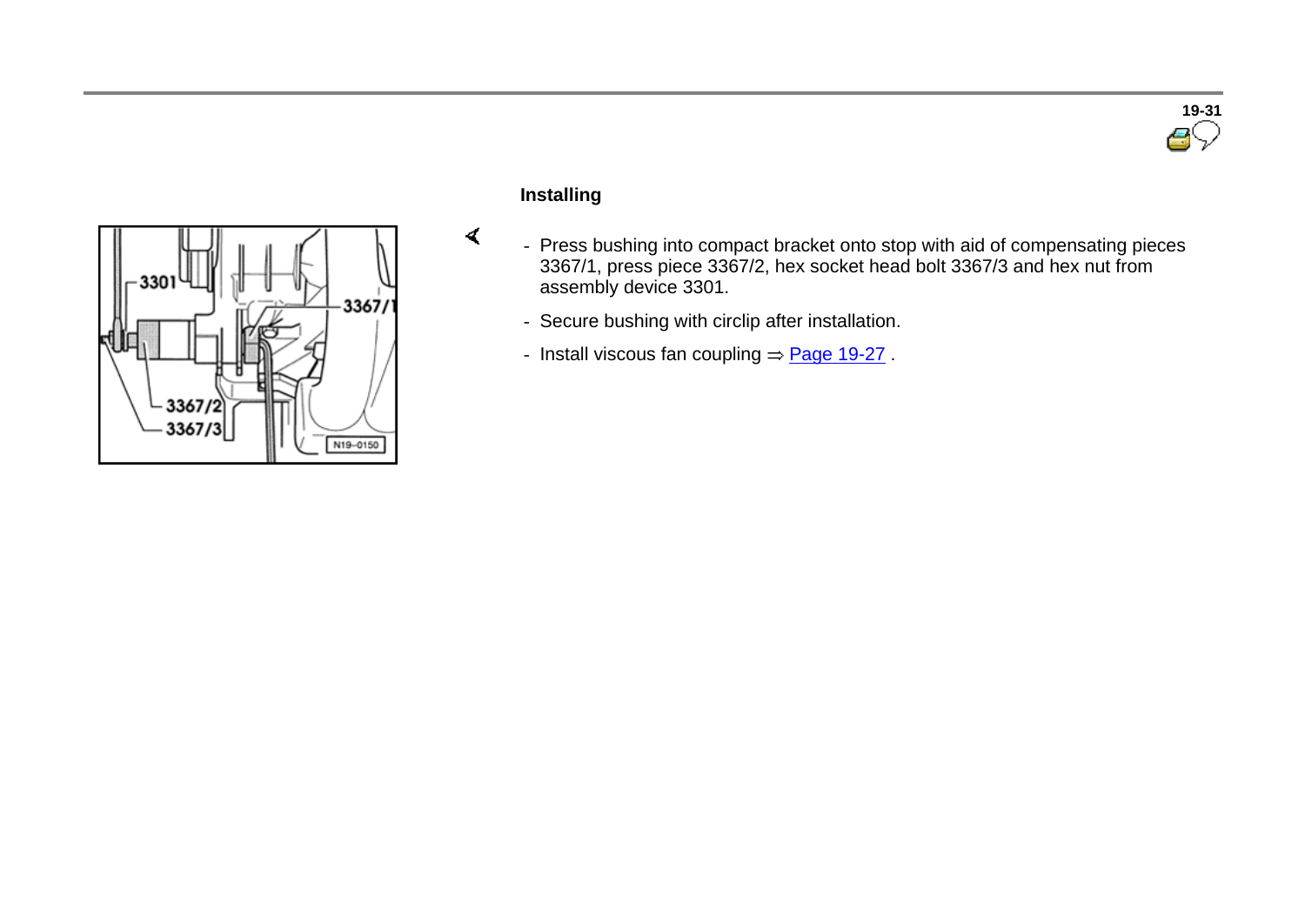

**Special tools and equipment** 

 $\bullet$  Punch

 $\blacktriangleleft$ 

VAG 1331 Torque wrench (5 to 50 Nm)

# **Removing**

- Remove viscous fan coupling (with belt pulley)  $\Rightarrow$  Page 19-27.
- Mark installation position of 2-part coolant pump pulley.